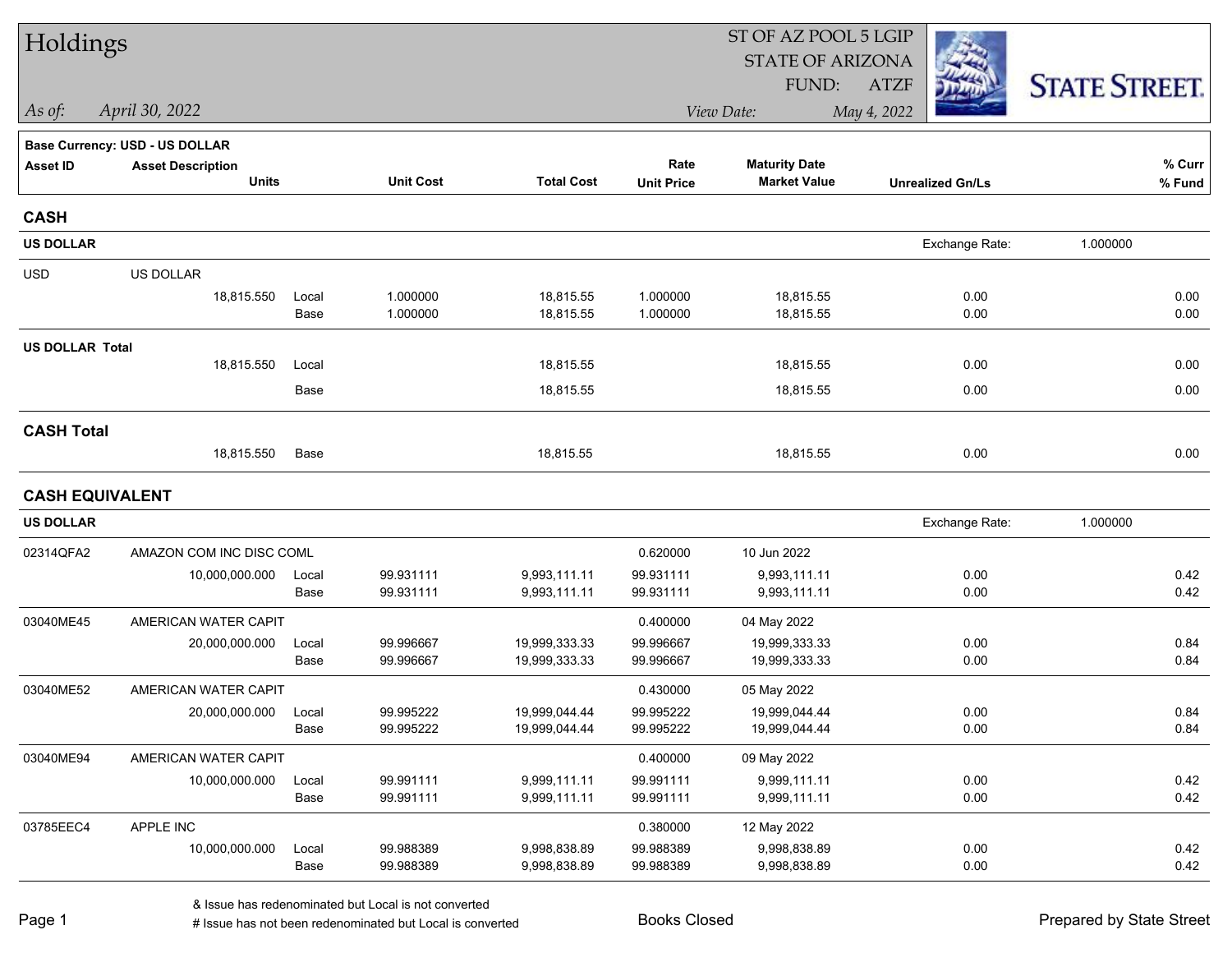| Holdings        |                                       |       |                  |                   |                   | ST OF AZ POOL 5 LGIP    |             |                         |                      |
|-----------------|---------------------------------------|-------|------------------|-------------------|-------------------|-------------------------|-------------|-------------------------|----------------------|
|                 |                                       |       |                  |                   |                   | <b>STATE OF ARIZONA</b> |             |                         |                      |
|                 |                                       |       |                  |                   |                   | FUND:                   | <b>ATZF</b> |                         | <b>STATE STREET.</b> |
| As of:          | April 30, 2022                        |       |                  |                   |                   | View Date:              | May 4, 2022 |                         |                      |
|                 | <b>Base Currency: USD - US DOLLAR</b> |       |                  |                   |                   |                         |             |                         |                      |
| <b>Asset ID</b> | <b>Asset Description</b>              |       |                  |                   | Rate              | <b>Maturity Date</b>    |             |                         | % Curr               |
|                 | <b>Units</b>                          |       | <b>Unit Cost</b> | <b>Total Cost</b> | <b>Unit Price</b> | <b>Market Value</b>     |             | <b>Unrealized Gn/Ls</b> | % Fund               |
| 03785EFG4       | APPLE INC                             |       |                  |                   | 0.630000          | 16 Jun 2022             |             |                         |                      |
|                 | 25,000,000.000                        | Local | 99.919500        | 24,979,875.00     | 99.919500         | 24,979,875.00           |             | 0.00                    | 1.05                 |
|                 |                                       | Base  | 99.919500        | 24,979,875.00     | 99.919500         | 24,979,875.00           |             | 0.00                    | 1.05                 |
| 04821UEA6       | <b>ATLANTIC ASSET SECUR</b>           |       |                  |                   | 0.390000          | 10 May 2022             |             |                         |                      |
|                 | 20,000,000.000                        | Local | 99.990250        | 19,998,050.00     | 99.990250         | 19,998,050.00           |             | 0.00                    | 0.84                 |
|                 |                                       | Base  | 99.990250        | 19,998,050.00     | 99.990250         | 19,998,050.00           |             | 0.00                    | 0.84                 |
| 05253CET9       | <b>AUST + NEW ZEA</b>                 |       |                  |                   | 0.385000          | 27 May 2022             |             |                         |                      |
|                 | 15,000,000.000                        | Local | 99.972194        | 14,995,829.17     | 99.972194         | 14,995,829.17           |             | 0.00                    | 0.63                 |
|                 |                                       | Base  | 99.972194        | 14,995,829.17     | 99.972194         | 14,995,829.17           |             | 0.00                    | 0.63                 |
| 05253CGU4       | <b>AUST + NEW ZEA</b>                 |       |                  |                   | 0.560000          | 28 Jul 2022             |             |                         |                      |
|                 | 10,000,000.000                        | Local | 99.863111        | 9,986,311.11      | 99.863111         | 9,986,311.11            |             | 0.00                    | 0.42                 |
|                 |                                       | Base  | 99.863111        | 9,986,311.11      | 99.863111         | 9,986,311.11            |             | 0.00                    | 0.42                 |
| 06367CFG7       | <b>BANK OF MONTREAL</b>               |       |                  |                   | 0.220000          | 18 May 2022             |             |                         |                      |
|                 | 15,000,000.000                        | Local | 100.000000       | 15,000,000.00     | 100.000000        | 15,000,000.00           |             | 0.00                    | 0.63                 |
|                 |                                       | Base  | 100.000000       | 15,000,000.00     | 100.000000        | 15,000,000.00           |             | 0.00                    | 0.63                 |
| 06367CJQ1       | <b>BANK OF MONTREAL</b>               |       |                  |                   | 0.430000          | 02 Sep 2022             |             |                         |                      |
|                 | 10,000,000.000                        | Local | 100.000000       | 10,000,000.00     | 100.000000        | 10,000,000.00           |             | 0.00                    | 0.42                 |
|                 |                                       | Base  | 100.000000       | 10,000,000.00     | 100.000000        | 10,000,000.00           |             | 0.00                    | 0.42                 |
| 06367CU88       | <b>BANK OF MONTREAL</b>               |       |                  |                   | 0.720000          | 14 Apr 2023             |             |                         |                      |
|                 | 20,000,000.000                        | Local | 100.000000       | 20,000,000.00     | 100.000000        | 20,000,000.00           |             | 0.00                    | 0.84                 |
|                 |                                       | Base  | 100.000000       | 20,000,000.00     | 100.000000        | 20,000,000.00           |             | 0.00                    | 0.84                 |
| 06417MPH2       | <b>BANK OF NOVA SCOTIA</b>            |       |                  |                   | 0.460000          | 11 May 2022             |             |                         |                      |
|                 | 10,000,000.000                        | Local | 100.000278       | 10,000,027.81     | 100.000278        | 10,000,027.81           |             | 0.00                    | 0.42                 |
|                 |                                       | Base  | 100.000278       | 10,000,027.81     | 100.000278        | 10,000,027.81           |             | 0.00                    | 0.42                 |
| 06417MQC2       | <b>BANK OF NOVA SCOTIA</b>            |       |                  |                   | 0.440000          | 07 Jun 2022             |             |                         |                      |
|                 | 10,000,000.000                        | Local | 100.000000       | 10,000,000.00     | 100.000000        | 10,000,000.00           |             | 0.00                    | 0.42                 |
|                 |                                       | Base  | 100.000000       | 10,000,000.00     | 100.000000        | 10,000,000.00           |             | 0.00                    | 0.42                 |
| 06742XXV4       | <b>BARCLAYS BK PLC</b>                |       |                  |                   | 0.310000          | 24 May 2022             |             |                         |                      |
|                 | 15,000,000.000                        | Local | 99.980194        | 14,997,029.17     | 99.980194         | 14,997,029.17           |             | 0.00                    | 0.63                 |
|                 |                                       | Base  | 99.980194        | 14,997,029.17     | 99.980194         | 14,997,029.17           |             | 0.00                    | 0.63                 |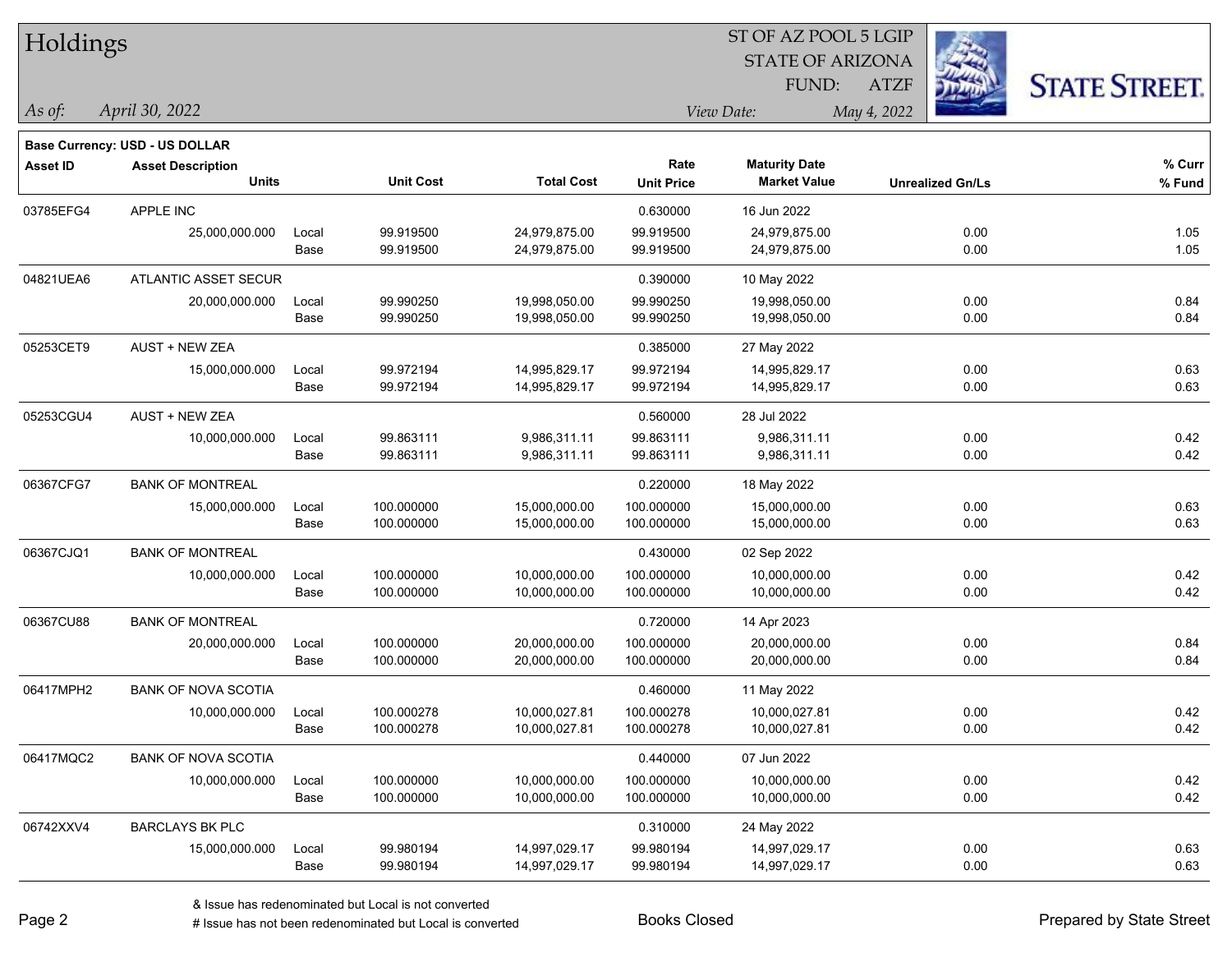| <b>Holdings</b> |                                       |       |                  |                   | 51 OF AZ POOL 5 LGIP |                         |                         |      |                      |  |
|-----------------|---------------------------------------|-------|------------------|-------------------|----------------------|-------------------------|-------------------------|------|----------------------|--|
|                 |                                       |       |                  |                   |                      | <b>STATE OF ARIZONA</b> |                         | Ź.   |                      |  |
|                 |                                       |       |                  |                   |                      | FUND:                   | <b>ATZF</b>             |      | <b>STATE STREET.</b> |  |
| As of:          | April 30, 2022                        |       |                  |                   |                      | View Date:              | May 4, 2022             |      |                      |  |
|                 | <b>Base Currency: USD - US DOLLAR</b> |       |                  |                   |                      |                         |                         |      |                      |  |
| <b>Asset ID</b> | <b>Asset Description</b>              |       |                  |                   | Rate                 | <b>Maturity Date</b>    |                         |      | % Curr               |  |
|                 | <b>Units</b>                          |       | <b>Unit Cost</b> | <b>Total Cost</b> | <b>Unit Price</b>    | <b>Market Value</b>     | <b>Unrealized Gn/Ls</b> |      | % Fund               |  |
| 07644BE57       | BEDFORD ROW FDG CORP                  |       |                  |                   | 0.520000             | 05 May 2022             |                         |      |                      |  |
|                 | 25,000,000.000                        | Local | 99.994222        | 24,998,555.55     | 99.994222            | 24,998,555.55           |                         | 0.00 | 1.05                 |  |
|                 |                                       | Base  | 99.994222        | 24,998,555.55     | 99.994222            | 24,998,555.55           |                         | 0.00 | 1.05                 |  |
| 07644BF15       | BEDFORD ROW FDG CORP                  |       |                  |                   | 0.670000             | 01 Jun 2022             |                         |      |                      |  |
|                 | 10,000,000.000                        | Local | 99.942306        | 9,994,230.55      | 99.942306            | 9,994,230.55            |                         | 0.00 | 0.42                 |  |
|                 |                                       | Base  | 99.942306        | 9,994,230.55      | 99.942306            | 9,994,230.55            |                         | 0.00 | 0.42                 |  |
| 07644BFF4       | BEDFORD ROW FDG CORP                  |       |                  |                   | 0.270000             | 15 Jun 2022             |                         |      |                      |  |
|                 | 15,000,000.000                        | Local | 99.966250        | 14,994,937.50     | 99.966250            | 14,994,937.50           |                         | 0.00 | 0.63                 |  |
|                 |                                       | Base  | 99.966250        | 14,994,937.50     | 99.966250            | 14,994,937.50           |                         | 0.00 | 0.63                 |  |
| 13606CSH8       | CANADIAN IMPERIAL BK                  |       |                  |                   | 0.240000             | 04 May 2022             |                         |      |                      |  |
|                 | 10,000,000.000                        | Local | 100.000000       | 10,000,000.00     | 100.000000           | 10,000,000.00           |                         | 0.00 | 0.42                 |  |
|                 |                                       | Base  | 100.000000       | 10,000,000.00     | 100.000000           | 10,000,000.00           |                         | 0.00 | 0.42                 |  |
| 14912EEA1       | CATERPLR FIN SRV CO.                  |       |                  |                   | 0.610000             | 10 May 2022             |                         |      |                      |  |
|                 | 25,000,000.000                        | Local | 99.984750        | 24,996,187.50     | 99.984750            | 24,996,187.50           |                         | 0.00 | 1.05                 |  |
|                 |                                       | Base  | 99.984750        | 24,996,187.50     | 99.984750            | 24,996,187.50           |                         | 0.00 | 1.05                 |  |
| 14912EF10       | CATERPLR FIN SRV CO.                  |       |                  |                   | 0.510000             | 01 Jun 2022             |                         |      |                      |  |
|                 | 25,000,000.000                        | Local | 99.956083        | 24,989,020.83     | 99.956083            | 24,989,020.83           |                         | 0.00 | 1.05                 |  |
|                 |                                       | Base  | 99.956083        | 24,989,020.83     | 99.956083            | 24,989,020.83           |                         | 0.00 | 1.05                 |  |
| 15963UE44       | <b>CHARIOT FNDG LLC</b>               |       |                  |                   | 0.420000             | 04 May 2022             |                         |      |                      |  |
|                 | 25,000,000.000                        | Local | 99.996500        | 24,999,125.00     | 99.996500            | 24,999,125.00           |                         | 0.00 | 1.05                 |  |
|                 |                                       | Base  | 99.996500        | 24,999,125.00     | 99.996500            | 24,999,125.00           |                         | 0.00 | 1.05                 |  |
| 15963UGS9       | <b>CHARIOT FNDG LLC</b>               |       |                  |                   | 1.250000             | 26 Jul 2022             |                         |      |                      |  |
|                 | 25,000,000.000                        | Local | 99.701389        | 24,925,347.22     | 99.701389            | 24,925,347.22           |                         | 0.00 | 1.04                 |  |
|                 |                                       | Base  | 99.701389        | 24,925,347.22     | 99.701389            | 24,925,347.22           |                         | 0.00 | 1.04                 |  |
| 19121BE54       | COCA COLA COMPANY                     |       |                  |                   | 0.350000             | 05 May 2022             |                         |      |                      |  |
|                 | 20,000,000.000                        | Local | 99.996111        | 19,999,222.22     | 99.996111            | 19,999,222.22           |                         | 0.00 | 0.84                 |  |
|                 |                                       | Base  | 99.996111        | 19,999,222.22     | 99.996111            | 19,999,222.22           |                         | 0.00 | 0.84                 |  |
| 19121BH10       | COCA COLA COMPANY                     |       |                  |                   | 0.120000             | 01 Aug 2022             |                         |      |                      |  |
|                 | 15,000,000.000                        | Local | 99.969333        | 14,995,400.00     | 99.969333            | 14,995,400.00           |                         | 0.00 | 0.63                 |  |
|                 |                                       | Base  | 99.969333        | 14,995,400.00     | 99.969333            | 14,995,400.00           |                         | 0.00 | 0.63                 |  |

 $\overline{S}$   $\overline{S}$   $\overline{S}$   $\overline{S}$   $\overline{S}$   $\overline{S}$   $\overline{S}$   $\overline{S}$   $\overline{S}$   $\overline{S}$   $\overline{S}$   $\overline{S}$   $\overline{S}$   $\overline{S}$   $\overline{S}$   $\overline{S}$   $\overline{S}$   $\overline{S}$   $\overline{S}$   $\overline{S}$   $\overline{S}$   $\overline{S}$   $\overline{S}$   $\overline{S}$   $\overline{$ 

٦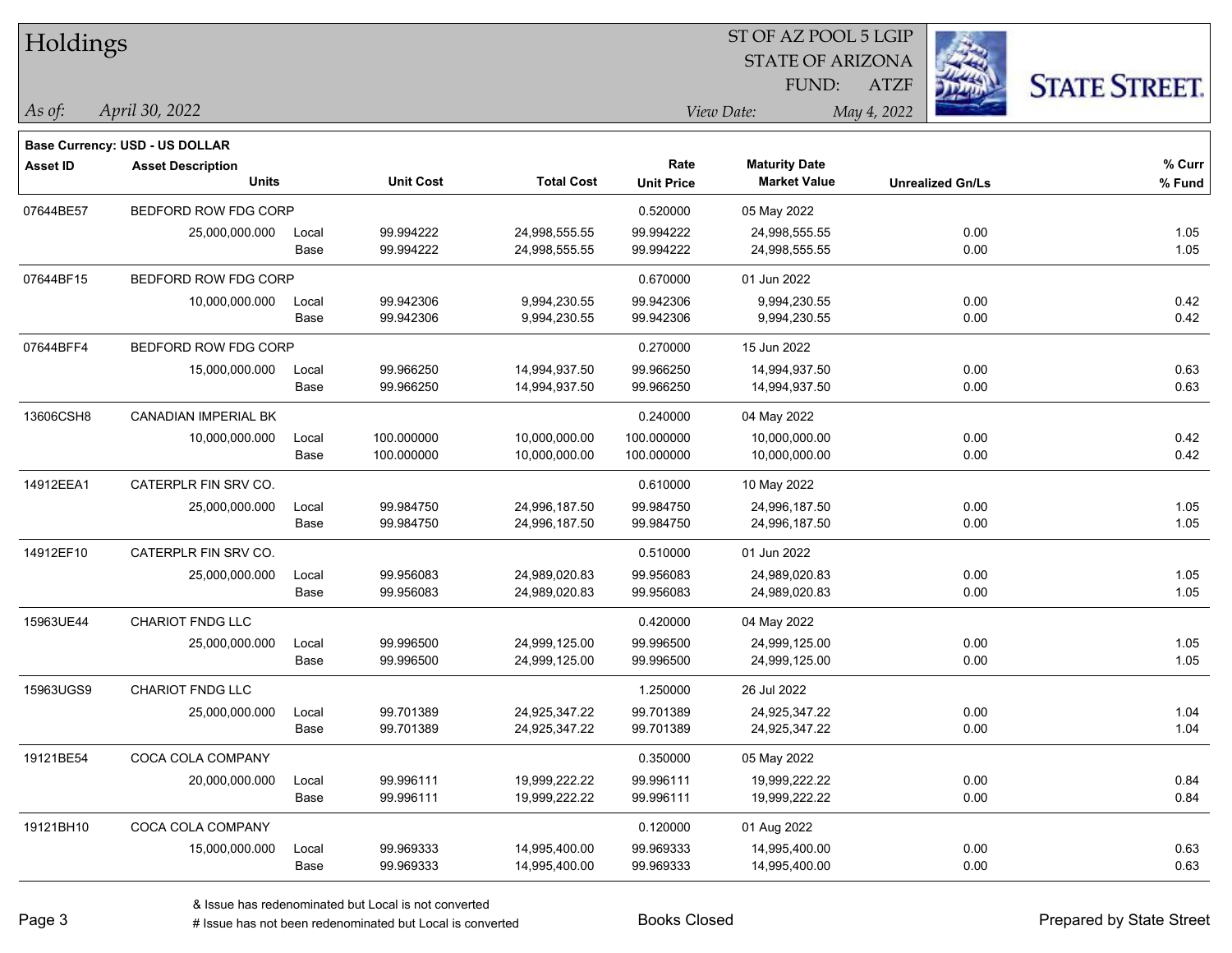| Holdings        |                                       |       |                  |                   |                   |                         |             |                         |                      |
|-----------------|---------------------------------------|-------|------------------|-------------------|-------------------|-------------------------|-------------|-------------------------|----------------------|
|                 |                                       |       |                  |                   |                   | <b>STATE OF ARIZONA</b> |             |                         |                      |
|                 |                                       |       |                  |                   |                   | FUND:                   | <b>ATZF</b> |                         | <b>STATE STREET.</b> |
| As of:          | April 30, 2022                        |       |                  |                   |                   | View Date:              | May 4, 2022 |                         |                      |
|                 | <b>Base Currency: USD - US DOLLAR</b> |       |                  |                   |                   |                         |             |                         |                      |
| <b>Asset ID</b> | <b>Asset Description</b>              |       |                  |                   | Rate              | <b>Maturity Date</b>    |             |                         | % Curr               |
|                 | <b>Units</b>                          |       | <b>Unit Cost</b> | <b>Total Cost</b> | <b>Unit Price</b> | <b>Market Value</b>     |             | <b>Unrealized Gn/Ls</b> | % Fund               |
| 2063C1E48       | CONCORD MIN CPTL CO                   |       |                  |                   | 0.300000          | 04 May 2022             |             |                         |                      |
|                 | 15,000,000.000                        | Local | 99.997500        | 14,999,625.00     | 99.997500         | 14,999,625.00           |             | 0.00                    | 0.63                 |
|                 |                                       | Base  | 99.997500        | 14,999,625.00     | 99.997500         | 14,999,625.00           |             | 0.00                    | 0.63                 |
| 2063C1FH8       | CONCORD MIN CPTL CO                   |       |                  |                   | 1.100000          | 17 Jun 2022             |             |                         |                      |
|                 | 25,000,000.000                        | Local | 99.856389        | 24,964,097.22     | 99.856389         | 24,964,097.22           |             | 0.00                    | 1.04                 |
|                 |                                       | Base  | 99.856389        | 24,964,097.22     | 99.856389         | 24,964,097.22           |             | 0.00                    | 1.04                 |
| 23102VEL0       | <b>CUMMINS INC</b>                    |       |                  |                   | 0.580000          | 20 May 2022             |             |                         |                      |
|                 | 25,000,000.000                        | Local | 99.969389        | 24,992,347.22     | 99.969389         | 24,992,347.22           |             | 0.00                    | 1.05                 |
|                 |                                       | Base  | 99.969389        | 24,992,347.22     | 99.969389         | 24,992,347.22           |             | 0.00                    | 1.05                 |
| 24422MF71       | JOHN DEERE CAPITAL C                  |       |                  |                   | 0.720000          | 07 Jun 2022             |             |                         |                      |
|                 | 25,000,000.000                        | Local | 99.926000        | 24,981,500.00     | 99.926000         | 24,981,500.00           |             | 0.00                    | 1.05                 |
|                 |                                       | Base  | 99.926000        | 24,981,500.00     | 99.926000         | 24,981,500.00           |             | 0.00                    | 1.05                 |
| 24422MGC9       | JOHN DEERE CAPITAL C                  |       |                  |                   | 0.950000          | 12 Jul 2022             |             |                         |                      |
|                 | 25,000,000.000                        | Local | 99.810000        | 24,952,500.00     | 99.810000         | 24,952,500.00           |             | 0.00                    | 1.04                 |
|                 |                                       | Base  | 99.810000        | 24,952,500.00     | 99.810000         | 24,952,500.00           |             | 0.00                    | 1.04                 |
| 29101BE57       | <b>EMERSON ELECTRIC CO</b>            |       |                  |                   | 0.420000          | 05 May 2022             |             |                         |                      |
|                 | 25,000,000.000                        | Local | 99.995333        | 24,998,833.33     | 99.995333         | 24,998,833.33           |             | 0.00                    | 1.05                 |
|                 |                                       | Base  | 99.995333        | 24,998,833.33     | 99.995333         | 24,998,833.33           |             | 0.00                    | 1.05                 |
| 29101BFH0       | <b>EMERSON ELECTRIC CO</b>            |       |                  |                   | 0.720000          | 17 Jun 2022             |             |                         |                      |
|                 | 25,000,000.000                        | Local | 99.906000        | 24,976,500.00     | 99.906000         | 24,976,500.00           |             | 0.00                    | 1.04                 |
|                 |                                       | Base  | 99.906000        | 24,976,500.00     | 99.906000         | 24,976,500.00           |             | 0.00                    | 1.04                 |
| 30601WE21       | <b>FAIRWAY FINANCE CORP</b>           |       |                  |                   | 0.150000          | 02 May 2022             |             |                         |                      |
|                 | 10,000,000.000                        | Local | 99.999583        | 9,999,958.33      | 99.999583         | 9,999,958.33            |             | 0.00                    | 0.42                 |
|                 |                                       | Base  | 99.999583        | 9,999,958.33      | 99.999583         | 9,999,958.33            |             | 0.00                    | 0.42                 |
| 30601WEK1       | <b>FAIRWAY FINANCE CORP</b>           |       |                  |                   | 0.310000          | 19 May 2022             |             |                         |                      |
|                 | 10,000,000.000                        | Local | 99.984500        | 9,998,450.00      | 99.984500         | 9,998,450.00            |             | 0.00                    | 0.42                 |
|                 |                                       | Base  | 99.984500        | 9,998,450.00      | 99.984500         | 9,998,450.00            |             | 0.00                    | 0.42                 |
| 30601WF12       | <b>FAIRWAY FINANCE CORP</b>           |       |                  |                   | 0.400000          | 01 Jun 2022             |             |                         |                      |
|                 | 15,000,000.000                        | Local | 99.965556        | 14,994,833.33     | 99.965556         | 14,994,833.33           |             | 0.00                    | 0.63                 |
|                 |                                       | Base  | 99.965556        | 14,994,833.33     | 99.965556         | 14,994,833.33           |             | 0.00                    | 0.63                 |

# Issue has not been redenominated but Local is converted Books Closed Prepared by State Street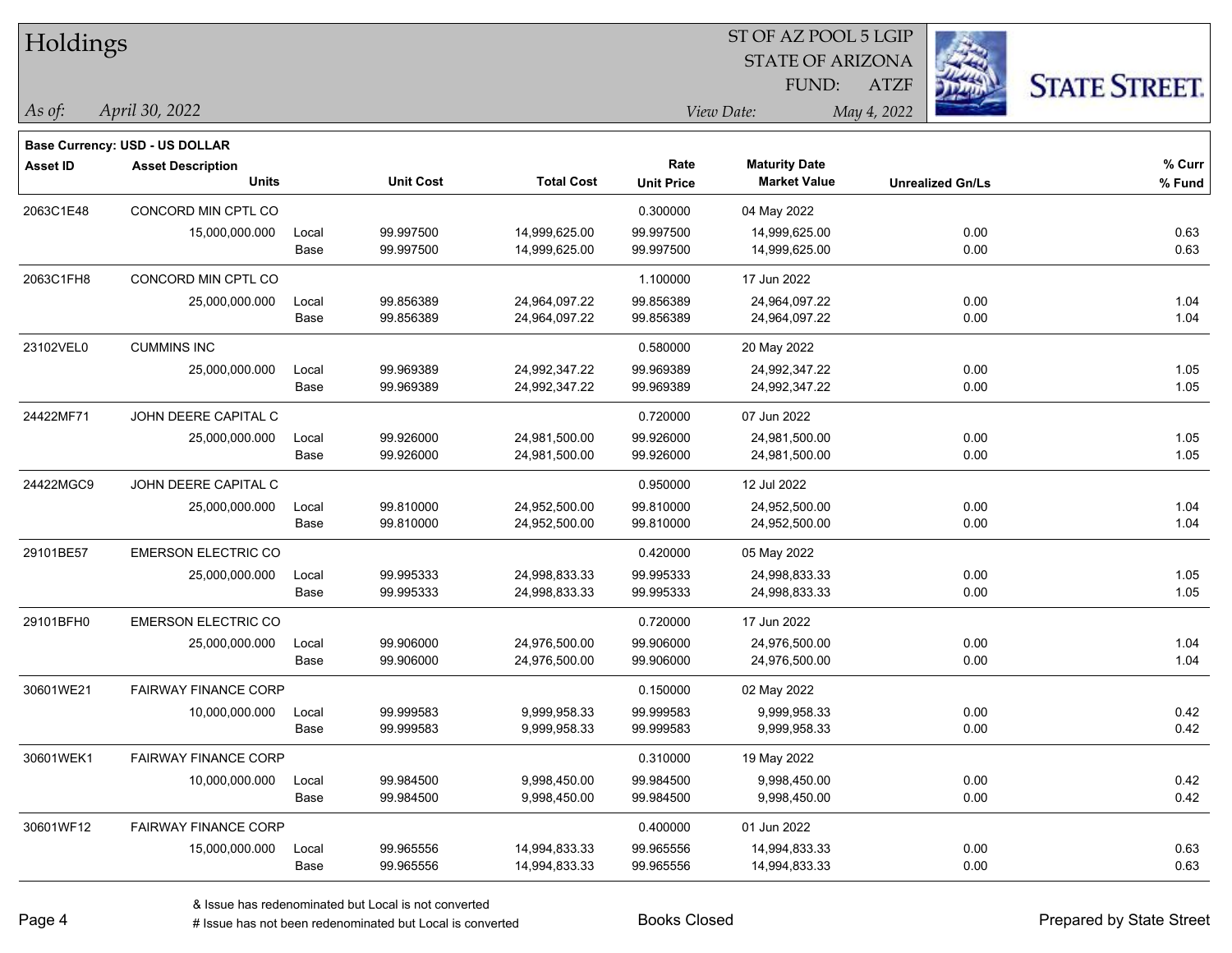| Holdings        |                                       |       |                  |                   | 51 OF AZ POOL 5 LGIP |                         |             |                         |                      |  |
|-----------------|---------------------------------------|-------|------------------|-------------------|----------------------|-------------------------|-------------|-------------------------|----------------------|--|
|                 |                                       |       |                  |                   |                      | <b>STATE OF ARIZONA</b> |             | é.                      |                      |  |
|                 |                                       |       |                  |                   |                      | FUND:                   | <b>ATZF</b> |                         | <b>STATE STREET.</b> |  |
| As of:          | April 30, 2022                        |       |                  |                   |                      | View Date:              | May 4, 2022 |                         |                      |  |
|                 | <b>Base Currency: USD - US DOLLAR</b> |       |                  |                   |                      |                         |             |                         |                      |  |
| <b>Asset ID</b> | <b>Asset Description</b>              |       |                  |                   | Rate                 | <b>Maturity Date</b>    |             |                         | % Curr               |  |
|                 | <b>Units</b>                          |       | <b>Unit Cost</b> | <b>Total Cost</b> | <b>Unit Price</b>    | <b>Market Value</b>     |             | <b>Unrealized Gn/Ls</b> | % Fund               |  |
| 30601WFV6       | <b>FAIRWAY FINANCE CORP</b>           |       |                  |                   | 0.600000             | 29 Jun 2022             |             |                         |                      |  |
|                 | 15,000,000.000                        | Local | 99.901667        | 14,985,250.00     | 99.901667            | 14,985,250.00           |             | 0.00                    | 0.63                 |  |
|                 |                                       | Base  | 99.901667        | 14,985,250.00     | 99.901667            | 14,985,250.00           |             | 0.00                    | 0.63                 |  |
| 34108BE68       | FLORIDA PWR + LGT CO                  |       |                  |                   | 0.340000             | 06 May 2022             |             |                         |                      |  |
|                 | 25,000,000.000                        | Local | 99.995278        | 24,998,819.44     | 99.995278            | 24,998,819.44           |             | 0.00                    | 1.05                 |  |
|                 |                                       | Base  | 99.995278        | 24,998,819.44     | 99.995278            | 24,998,819.44           |             | 0.00                    | 1.05                 |  |
| 34108BE92       | FLORIDA PWR + LGT CO                  |       |                  |                   | 0.380000             | 09 May 2022             |             |                         |                      |  |
|                 | 25,000,000.000                        | Local | 99.991556        | 24,997,888.89     | 99.991556            | 24,997,888.89           |             | 0.00                    | 1.05                 |  |
|                 |                                       | Base  | 99.991556        | 24,997,888.89     | 99.991556            | 24,997,888.89           |             | 0.00                    | 1.05                 |  |
| 38346ME91       | <b>GOTHAM FDG CORP</b>                |       |                  |                   | 0.410000             | 09 May 2022             |             |                         |                      |  |
|                 | 10,000,000.000                        | Local | 99.990889        | 9,999,088.89      | 99.990889            | 9,999,088.89            |             | 0.00                    | 0.42                 |  |
|                 |                                       | Base  | 99.990889        | 9,999,088.89      | 99.990889            | 9,999,088.89            |             | 0.00                    | 0.42                 |  |
| 38346MFG4       | <b>GOTHAM FDG CORP</b>                |       |                  |                   | 0.750000             | 16 Jun 2022             |             |                         |                      |  |
|                 | 20,000,000.000                        | Local | 99.904167        | 19,980,833.33     | 99.904167            | 19,980,833.33           |             | 0.00                    | 0.84                 |  |
|                 |                                       | Base  | 99.904167        | 19,980,833.33     | 99.904167            | 19,980,833.33           |             | 0.00                    | 0.84                 |  |
| 38346MFM1       | <b>GOTHAM FDG CORP</b>                |       |                  |                   | 1.000000             | 21 Jun 2022             |             |                         |                      |  |
|                 | 20,000,000.000                        | Local | 99.858333        | 19,971,666.67     | 99.858333            | 19,971,666.67           |             | 0.00                    | 0.84                 |  |
|                 |                                       | Base  | 99.858333        | 19,971,666.67     | 99.858333            | 19,971,666.67           |             | 0.00                    | 0.84                 |  |
| 40060XEJ5       | GTA FDG LLC DISC                      |       |                  |                   | 0.560000             | 18 May 2022             |             |                         |                      |  |
|                 | 25,000,000.000                        | Local | 99.973556        | 24,993,388.89     | 99.973556            | 24,993,388.89           |             | 0.00                    | 1.05                 |  |
|                 |                                       | Base  | 99.973556        | 24,993,388.89     | 99.973556            | 24,993,388.89           |             | 0.00                    | 1.05                 |  |
| 40060XFM7       | <b>GTA FDG LLC DISC</b>               |       |                  |                   | 0.470000             | 21 Jun 2022             |             |                         |                      |  |
|                 | 15,000,000.000                        | Local | 99.933417        | 14,990,012.50     | 99.933417            | 14,990,012.50           |             | 0.00                    | 0.63                 |  |
|                 |                                       | Base  | 99.933417        | 14,990,012.50     | 99.933417            | 14,990,012.50           |             | 0.00                    | 0.63                 |  |
| 40060XFM7       | GTA FDG LLC DISC                      |       |                  |                   | 0.930000             | 21 Jun 2022             |             |                         |                      |  |
|                 | 10,000,000.000                        | Local | 99.868250        | 9,986,825.00      | 99.868250            | 9,986,825.00            |             | 0.00                    | 0.42                 |  |
|                 |                                       | Base  | 99.868250        | 9,986,825.00      | 99.868250            | 9,986,825.00            |             | 0.00                    | 0.42                 |  |
| 40588ME52       | HALKIN FINANCE LLC USC                |       |                  |                   | 0.350000             | 05 May 2022             |             |                         |                      |  |
|                 | 25,000,000.000                        | Local | 99.996111        | 24,999,027.78     | 99.996111            | 24,999,027.78           |             | 0.00                    | 1.05                 |  |
|                 |                                       | Base  | 99.996111        | 24,999,027.78     | 99.996111            | 24,999,027.78           |             | 0.00                    | 1.05                 |  |

 $ST$  OF AZ POOL 5 LGIP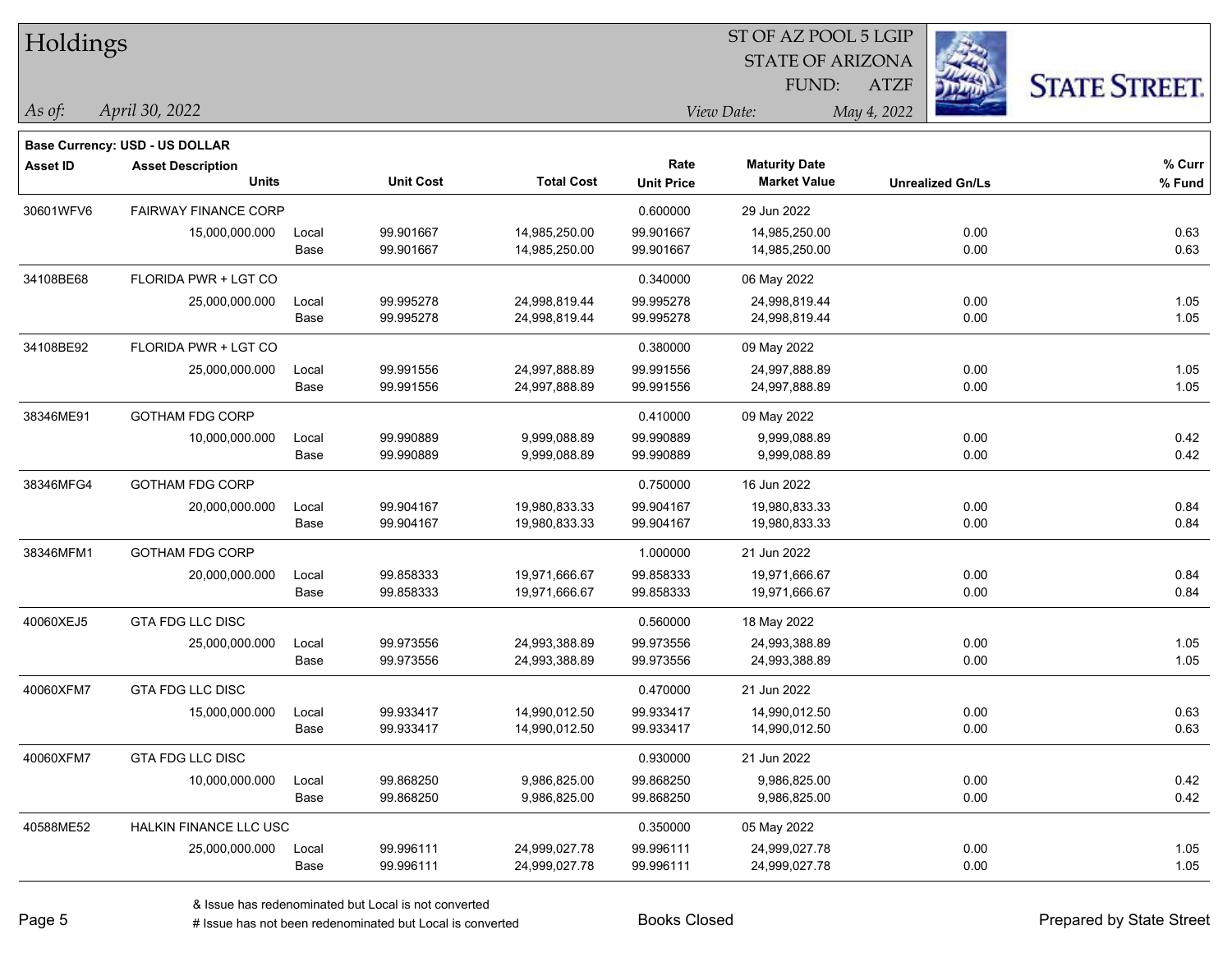| Holdings        |                                       |       |                  |                   | ST OF AZ POOL 5 LGIP |                         |                         |                      |  |  |
|-----------------|---------------------------------------|-------|------------------|-------------------|----------------------|-------------------------|-------------------------|----------------------|--|--|
|                 |                                       |       |                  |                   |                      | <b>STATE OF ARIZONA</b> |                         |                      |  |  |
|                 |                                       |       |                  |                   |                      | FUND:                   | <b>ATZF</b>             | <b>STATE STREET.</b> |  |  |
| As of:          | April 30, 2022                        |       |                  |                   |                      | View Date:              | May 4, 2022             |                      |  |  |
|                 | <b>Base Currency: USD - US DOLLAR</b> |       |                  |                   |                      |                         |                         |                      |  |  |
| <b>Asset ID</b> | <b>Asset Description</b>              |       |                  |                   | Rate                 | <b>Maturity Date</b>    |                         | % Curr               |  |  |
|                 | <b>Units</b>                          |       | <b>Unit Cost</b> | <b>Total Cost</b> | <b>Unit Price</b>    | <b>Market Value</b>     | <b>Unrealized Gn/Ls</b> | % Fund               |  |  |
| 40588MEP8       | HALKIN FINANCE LLC USC                |       |                  |                   | 0.600000             | 23 May 2022             |                         |                      |  |  |
|                 | 15,000,000.000                        | Local | 99.963333        | 14,994,500.00     | 99.963333            | 14,994,500.00           | 0.00                    | 0.63                 |  |  |
|                 |                                       | Base  | 99.963333        | 14,994,500.00     | 99.963333            | 14,994,500.00           | 0.00                    | 0.63                 |  |  |
| 42786UE68       | HERSHEY FOODS CORP                    |       |                  |                   | 0.420000             | 06 May 2022             |                         |                      |  |  |
|                 | 25,000,000.000                        | Local | 99.994167        | 24,998,541.67     | 99.994167            | 24,998,541.67           | 0.00                    | 1.05                 |  |  |
|                 |                                       | Base  | 99.994167        | 24,998,541.67     | 99.994167            | 24,998,541.67           | 0.00                    | 1.05                 |  |  |
| 42786UE92       | <b>HERSHEY FOODS CORP</b>             |       |                  |                   | 0.480000             | 09 May 2022             |                         |                      |  |  |
|                 | 25,000,000.000                        | Local | 99.989333        | 24,997,333.33     | 99.989333            | 24,997,333.33           | 0.00                    | 1.05                 |  |  |
|                 |                                       | Base  | 99.989333        | 24,997,333.33     | 99.989333            | 24,997,333.33           | 0.00                    | 1.05                 |  |  |
| 4497W1E69       | ING US FUNDING LLC                    |       |                  |                   | 0.240000             | 06 May 2022             |                         |                      |  |  |
|                 | 10,000,000.000                        | Local | 99.996667        | 9,999,666.67      | 99.996667            | 9,999,666.67            | 0.00                    | 0.42                 |  |  |
|                 |                                       | Base  | 99.996667        | 9,999,666.67      | 99.996667            | 9,999,666.67            | 0.00                    | 0.42                 |  |  |
| 45779QE51       | <b>INSTITUTIONAL SECURED</b>          |       |                  |                   | 0.400000             | 05 May 2022             |                         |                      |  |  |
|                 | 25,000,000.000                        | Local | 99.995556        | 24,998,888.89     | 99.995556            | 24,998,888.89           | 0.00                    | 1.05                 |  |  |
|                 |                                       | Base  | 99.995556        | 24,998,888.89     | 99.995556            | 24,998,888.89           | 0.00                    | 1.05                 |  |  |
| 47816GFA2       | JOHNSON + JOHNSON                     |       |                  |                   | 0.170000             | 10 Jun 2022             |                         |                      |  |  |
|                 | 7,000,000.000                         | Local | 99.981111        | 6,998,677.78      | 99.981111            | 6,998,677.78            | 0.00                    | 0.29                 |  |  |
|                 |                                       | Base  | 99.981111        | 6,998,677.78      | 99.981111            | 6,998,677.78            | 0.00                    | 0.29                 |  |  |
| 4820P3E25       | JUPITER SECT CO LLC                   |       |                  |                   | 0.300000             | 02 May 2022             |                         |                      |  |  |
|                 | 20,000,000.000                        | Local | 99.999167        | 19,999,833.33     | 99.999167            | 19,999,833.33           | 0.00                    | 0.84                 |  |  |
|                 |                                       | Base  | 99.999167        | 19,999,833.33     | 99.999167            | 19,999,833.33           | 0.00                    | 0.84                 |  |  |
| 4820P3ED1       | JUPITER SECT CO LLC                   |       |                  |                   | 0.550000             | 13 May 2022             |                         |                      |  |  |
|                 | 25,000,000.000                        | Local | 99.981667        | 24,995,416.66     | 99.981667            | 24,995,416.66           | 0.00                    | 1.05                 |  |  |
|                 |                                       | Base  | 99.981667        | 24,995,416.66     | 99.981667            | 24,995,416.66           | 0.00                    | 1.05                 |  |  |
| 53127UFG0       | LIBERTY FUNDING LLC                   |       |                  |                   | 0.680000             | 16 Jun 2022             |                         |                      |  |  |
|                 | 25,000,000.000                        | Local | 99.913111        | 24,978,277.78     | 99.913111            | 24,978,277.78           | 0.00                    | 1.04                 |  |  |
|                 |                                       | Base  | 99.913111        | 24,978,277.78     | 99.913111            | 24,978,277.78           | 0.00                    | 1.04                 |  |  |
| 53127UGU8       | LIBERTY FUNDING LLC                   |       |                  |                   | 1.200000             | 28 Jul 2022             |                         |                      |  |  |
|                 | 25,000,000.000                        | Local | 99.706667        | 24,926,666.67     | 99.706667            | 24,926,666.67           | 0.00                    | 1.04                 |  |  |
|                 |                                       | Base  | 99.706667        | 24,926,666.67     | 99.706667            | 24,926,666.67           | 0.00                    | 1.04                 |  |  |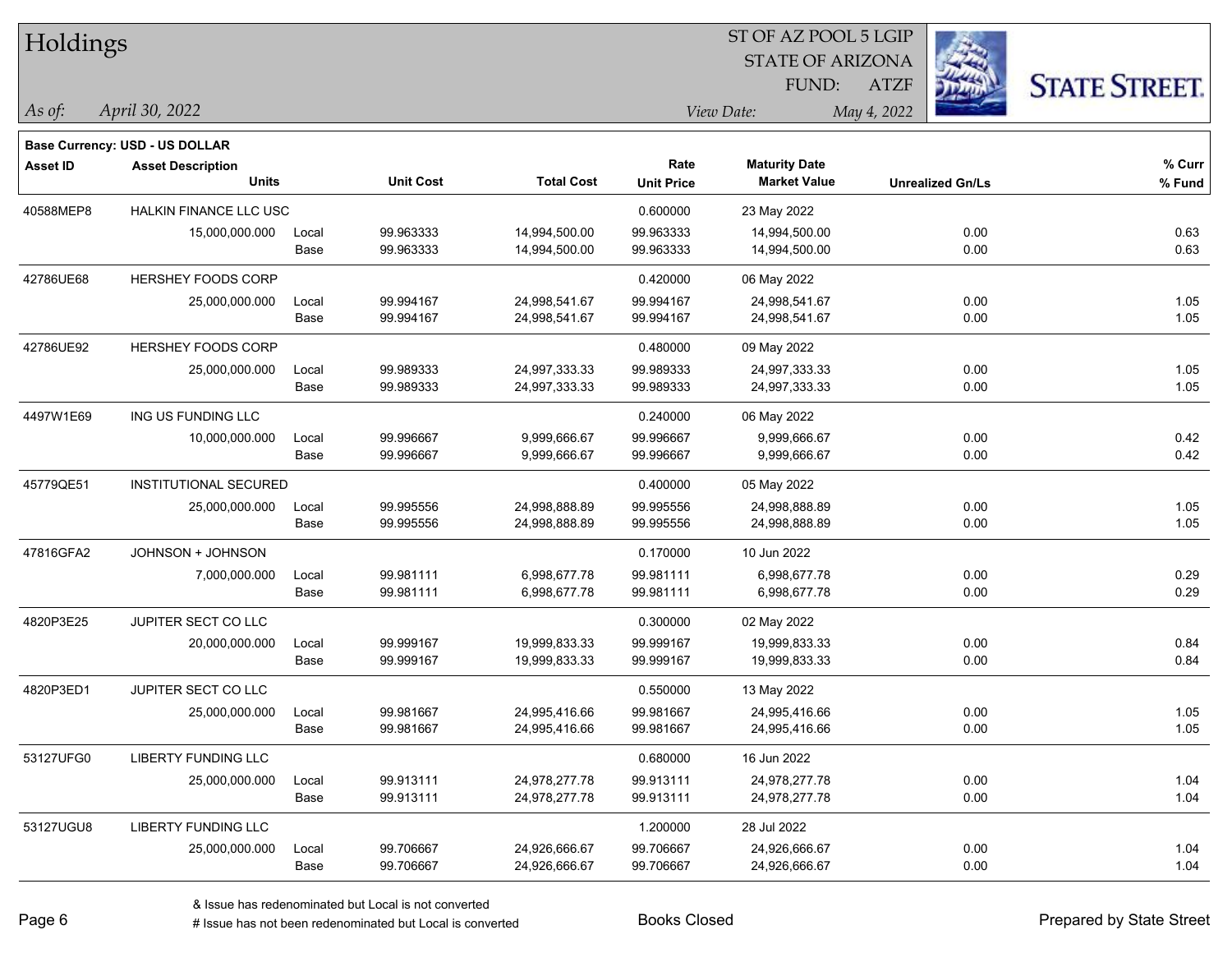| <b>Holdings</b> |                                       |       |                  |                   | 51 OF AZ POOL 5 LGIP |                         |                         |                      |  |  |  |
|-----------------|---------------------------------------|-------|------------------|-------------------|----------------------|-------------------------|-------------------------|----------------------|--|--|--|
|                 |                                       |       |                  |                   |                      | <b>STATE OF ARIZONA</b> | Ź.                      |                      |  |  |  |
|                 |                                       |       |                  |                   |                      | FUND:                   | <b>ATZF</b>             | <b>STATE STREET.</b> |  |  |  |
| As of:          | April 30, 2022                        |       |                  |                   |                      | View Date:              | May 4, 2022             |                      |  |  |  |
|                 | <b>Base Currency: USD - US DOLLAR</b> |       |                  |                   |                      |                         |                         |                      |  |  |  |
| <b>Asset ID</b> | <b>Asset Description</b>              |       |                  |                   | Rate                 | <b>Maturity Date</b>    |                         | % Curr               |  |  |  |
|                 | <b>Units</b>                          |       | <b>Unit Cost</b> | <b>Total Cost</b> | <b>Unit Price</b>    | <b>Market Value</b>     | <b>Unrealized Gn/Ls</b> | % Fund               |  |  |  |
| 53245QE51       | ELI LILLY + COMPANY                   |       |                  |                   | 0.350000             | 05 May 2022             |                         |                      |  |  |  |
|                 | 25,000,000.000                        | Local | 99.996111        | 24,999,027.78     | 99.996111            | 24,999,027.78           | 0.00                    | 1.05                 |  |  |  |
|                 |                                       | Base  | 99.996111        | 24,999,027.78     | 99.996111            | 24,999,027.78           | 0.00                    | 1.05                 |  |  |  |
| 56274ME57       | MANHATTAN ASSET FDG.                  |       |                  |                   | 0.280000             | 05 May 2022             |                         |                      |  |  |  |
|                 | 15,000,000.000                        | Local | 99.996889        | 14,999,533.33     | 99.996889            | 14,999,533.33           | 0.00                    | 0.63                 |  |  |  |
|                 |                                       | Base  | 99.996889        | 14,999,533.33     | 99.996889            | 14,999,533.33           | 0.00                    | 0.63                 |  |  |  |
| 56274MEX6       | MANHATTAN ASSET FDG.                  |       |                  |                   | 0.570000             | 31 May 2022             |                         |                      |  |  |  |
|                 | 15,000,000.000                        | Local | 99.952500        | 14,992,875.00     | 99.952500            | 14,992,875.00           | 0.00                    | 0.63                 |  |  |  |
|                 |                                       | Base  | 99.952500        | 14,992,875.00     | 99.952500            | 14,992,875.00           | 0.00                    | 0.63                 |  |  |  |
| 57576KE96       | MASSACHUSETTS MUT LIFE INS CO         |       |                  |                   | 0.430000             | 09 May 2022             |                         |                      |  |  |  |
|                 | 15,000,000.000                        | Local | 99.990444        | 14,998,566.67     | 99.990444            | 14,998,566.67           | 0.00                    | 0.63                 |  |  |  |
|                 |                                       | Base  | 99.990444        | 14,998,566.67     | 99.990444            | 14,998,566.67           | 0.00                    | 0.63                 |  |  |  |
| 57576KEJ4       | MASSACHUSETTS MUT LIFE INS CO         |       |                  |                   | 0.520000             | 18 May 2022             |                         |                      |  |  |  |
|                 | 20,000,000.000                        | Local | 99.975444        | 19,995,088.89     | 99.975444            | 19,995,088.89           | 0.00                    | 0.84                 |  |  |  |
|                 |                                       | Base  | 99.975444        | 19,995,088.89     | 99.975444            | 19,995,088.89           | 0.00                    | 0.84                 |  |  |  |
| 57576KET2       | MASSACHUSETTS MUT LIFE INS CO         |       |                  |                   | 0.600000             | 27 May 2022             |                         |                      |  |  |  |
|                 | 15,000,000.000                        | Local | 99.956667        | 14,993,500.00     | 99.956667            | 14,993,500.00           | 0.00                    | 0.63                 |  |  |  |
|                 |                                       | Base  | 99.956667        | 14,993,500.00     | 99.956667            | 14,993,500.00           | 0.00                    | 0.63                 |  |  |  |
| 59157UE97       | METLIFE SHORT TERM FDG                |       |                  |                   | 0.380000             | 09 May 2022             |                         |                      |  |  |  |
|                 | 10,000,000.000                        | Local | 99.991556        | 9,999,155.56      | 99.991556            | 9,999,155.56            | 0.00                    | 0.42                 |  |  |  |
|                 |                                       | Base  | 99.991556        | 9,999,155.56      | 99.991556            | 9,999,155.56            | 0.00                    | 0.42                 |  |  |  |
| 59157UEG1       | METLIFE SHORT TERM FDG                |       |                  |                   | 0.155000             | 16 May 2022             |                         |                      |  |  |  |
|                 | 10,000,000.000                        | Local | 99.993542        | 9,999,354.17      | 99.993542            | 9,999,354.17            | 0.00                    | 0.42                 |  |  |  |
|                 |                                       | Base  | 99.993542        | 9,999,354.17      | 99.993542            | 9,999,354.17            | 0.00                    | 0.42                 |  |  |  |
| 59157UF62       | METLIFE SHORT TERM FDG                |       |                  |                   | 0.600000             | 06 Jun 2022             |                         |                      |  |  |  |
|                 | 15,000,000.000                        | Local | 99.940000        | 14,991,000.00     | 99.940000            | 14,991,000.00           | 0.00                    | 0.63                 |  |  |  |
|                 |                                       | Base  | 99.940000        | 14,991,000.00     | 99.940000            | 14,991,000.00           | 0.00                    | 0.63                 |  |  |  |
| 59157UG53       | METLIFE SHORT TERM FDG                |       |                  |                   | 0.570000             | 05 Jul 2022             |                         |                      |  |  |  |
|                 | 15,000,000.000                        | Local | 99.897083        | 14,984,562.50     | 99.897083            | 14,984,562.50           | 0.00                    | 0.63                 |  |  |  |
|                 |                                       | Base  | 99.897083        | 14,984,562.50     | 99.897083            | 14,984,562.50           | 0.00                    | 0.63                 |  |  |  |

 $\overline{S}$   $\overline{S}$   $\overline{S}$   $\overline{S}$   $\overline{S}$   $\overline{S}$   $\overline{S}$   $\overline{S}$   $\overline{S}$   $\overline{S}$   $\overline{S}$   $\overline{S}$   $\overline{S}$   $\overline{S}$   $\overline{S}$   $\overline{S}$   $\overline{S}$   $\overline{S}$   $\overline{S}$   $\overline{S}$   $\overline{S}$   $\overline{S}$   $\overline{S}$   $\overline{S}$   $\overline{$ 

٦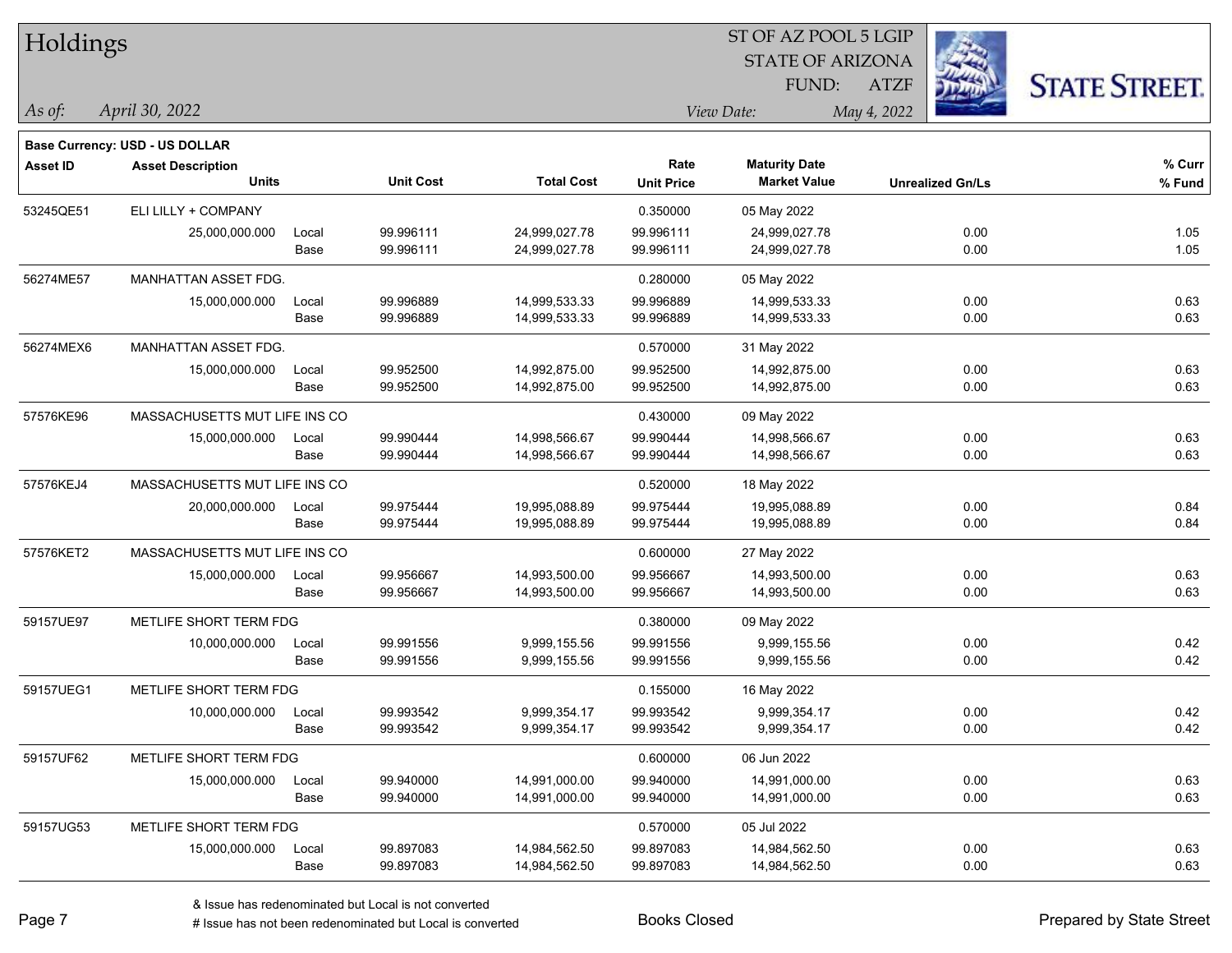| Holdings        |                                          |       |                  |                   | ST OF AZ POOL 5 LGIP      |                                             |                         |                      |  |  |
|-----------------|------------------------------------------|-------|------------------|-------------------|---------------------------|---------------------------------------------|-------------------------|----------------------|--|--|
|                 |                                          |       |                  |                   |                           | <b>STATE OF ARIZONA</b>                     |                         |                      |  |  |
|                 |                                          |       |                  |                   |                           | FUND:                                       | <b>ATZF</b>             | <b>STATE STREET.</b> |  |  |
| $\vert$ As of:  | April 30, 2022                           |       |                  |                   |                           | View Date:                                  | May 4, 2022             |                      |  |  |
|                 |                                          |       |                  |                   |                           |                                             |                         |                      |  |  |
|                 | Base Currency: USD - US DOLLAR           |       |                  |                   |                           |                                             |                         |                      |  |  |
| <b>Asset ID</b> | <b>Asset Description</b><br><b>Units</b> |       | <b>Unit Cost</b> | <b>Total Cost</b> | Rate<br><b>Unit Price</b> | <b>Maturity Date</b><br><b>Market Value</b> | <b>Unrealized Gn/Ls</b> | % Curr<br>% Fund     |  |  |
|                 |                                          |       |                  |                   |                           |                                             |                         |                      |  |  |
| 62455BEQ4       | <b>MOUNTCLIFF</b>                        |       |                  |                   | 0.420000                  | 24 May 2022                                 |                         |                      |  |  |
|                 | 15,000,000.000                           | Local | 99.973167        | 14,995,975.00     | 99.973167                 | 14,995,975.00                               | 0.00                    | 0.63                 |  |  |
|                 |                                          | Base  | 99.973167        | 14,995,975.00     | 99.973167                 | 14,995,975.00                               | 0.00                    | 0.63                 |  |  |
| 63763QE52       | NATIONAL SECS CLEARING                   |       |                  |                   | 0.400000                  | 05 May 2022                                 |                         |                      |  |  |
|                 | 10,000,000.000                           | Local | 99.995556        | 9,999,555.56      | 99.995556                 | 9,999,555.56                                | 0.00                    | 0.42                 |  |  |
|                 |                                          | Base  | 99.995556        | 9,999,555.56      | 99.995556                 | 9,999,555.56                                | 0.00                    | 0.42                 |  |  |
| 63763QEB9       | NATIONAL SECS CLEARING                   |       |                  |                   | 0.430000                  | 11 May 2022                                 |                         |                      |  |  |
|                 | 25,000,000.000                           | Local | 99.988056        | 24,997,013.89     | 99.988056                 | 24,997,013.89                               | 0.00                    | 1.05                 |  |  |
|                 |                                          | Base  | 99.988056        | 24,997,013.89     | 99.988056                 | 24,997,013.89                               | 0.00                    | 1.05                 |  |  |
| 63763QEC7       | NATIONAL SECS CLEARING                   |       |                  |                   | 0.420000                  | 12 May 2022                                 |                         |                      |  |  |
|                 | 14,630,000.000                           | Local | 99.987167        | 14,628,122.48     | 99.987167                 | 14,628,122.48                               | 0.00                    | 0.61                 |  |  |
|                 |                                          | Base  | 99.987167        | 14,628,122.48     | 99.987167                 | 14,628,122.48                               | 0.00                    | 0.61                 |  |  |
| 64106HE64       | NESTLE FIN FRANCE S.                     |       |                  |                   | 0.380000                  | 06 May 2022                                 |                         |                      |  |  |
|                 | 25,000,000.000                           | Local | 99.994722        | 24,998,680.56     | 99.994722                 | 24,998,680.56                               | 0.00                    | 1.05                 |  |  |
|                 |                                          | Base  | 99.994722        | 24,998,680.56     | 99.994722                 | 24,998,680.56                               | 0.00                    | 1.05                 |  |  |
| 64951XE99       | NEW YORK LFE CAP COR                     |       |                  |                   | 0.210000                  | 09 May 2022                                 |                         |                      |  |  |
|                 | 20,000,000.000                           | Local | 99.995333        | 19,999,066.67     | 99.995333                 | 19,999,066.67                               | 0.00                    | 0.84                 |  |  |
|                 |                                          | Base  | 99.995333        | 19,999,066.67     | 99.995333                 | 19,999,066.67                               | 0.00                    | 0.84                 |  |  |
| 64951XF64       | NEW YORK LFE CAP COR                     |       |                  |                   | 0.470000                  | 06 Jun 2022                                 |                         |                      |  |  |
|                 | 15,000,000.000                           | Local | 99.953000        | 14,992,950.00     | 99.953000                 | 14,992,950.00                               | 0.00                    | 0.63                 |  |  |
|                 |                                          | Base  | 99.953000        | 14,992,950.00     | 99.953000                 | 14,992,950.00                               | 0.00                    | 0.63                 |  |  |
| 64951XFT4       | NEW YORK LFE CAP COR                     |       |                  |                   | 0.700000                  | 27 Jun 2022                                 |                         |                      |  |  |
|                 | 9,513,000.000                            | Local | 99.889167        | 9,502,456.43      | 99.889167                 | 9,502,456.43                                | 0.00                    | 0.40                 |  |  |
|                 |                                          | Base  | 99.889167        | 9,502,456.43      | 99.889167                 | 9,502,456.43                                | 0.00                    | 0.40                 |  |  |
| 64951XG55       | NEW YORK LFE CAP COR                     |       |                  |                   | 0.750000                  | 05 Jul 2022                                 |                         |                      |  |  |
|                 | 10,000,000.000                           | Local | 99.864583        | 9,986,458.34      | 99.864583                 | 9,986,458.34                                | 0.00                    | 0.42                 |  |  |
|                 |                                          | Base  | 99.864583        | 9,986,458.34      | 99.864583                 | 9,986,458.34                                | 0.00                    | 0.42                 |  |  |
| 6698M5E21       | <b>NOVARTIS FNC CRP</b>                  |       |                  |                   | 0.320000                  | 02 May 2022                                 |                         |                      |  |  |
|                 | 18,000,000.000                           | Local | 99.999111        | 17,999,840.00     | 99.999111                 | 17,999,840.00                               | 0.00                    | 0.75                 |  |  |
|                 |                                          | Base  | 99.999111        | 17,999,840.00     | 99.999111                 | 17,999,840.00                               | 0.00                    | 0.75                 |  |  |
|                 |                                          |       |                  |                   |                           |                                             |                         |                      |  |  |

٦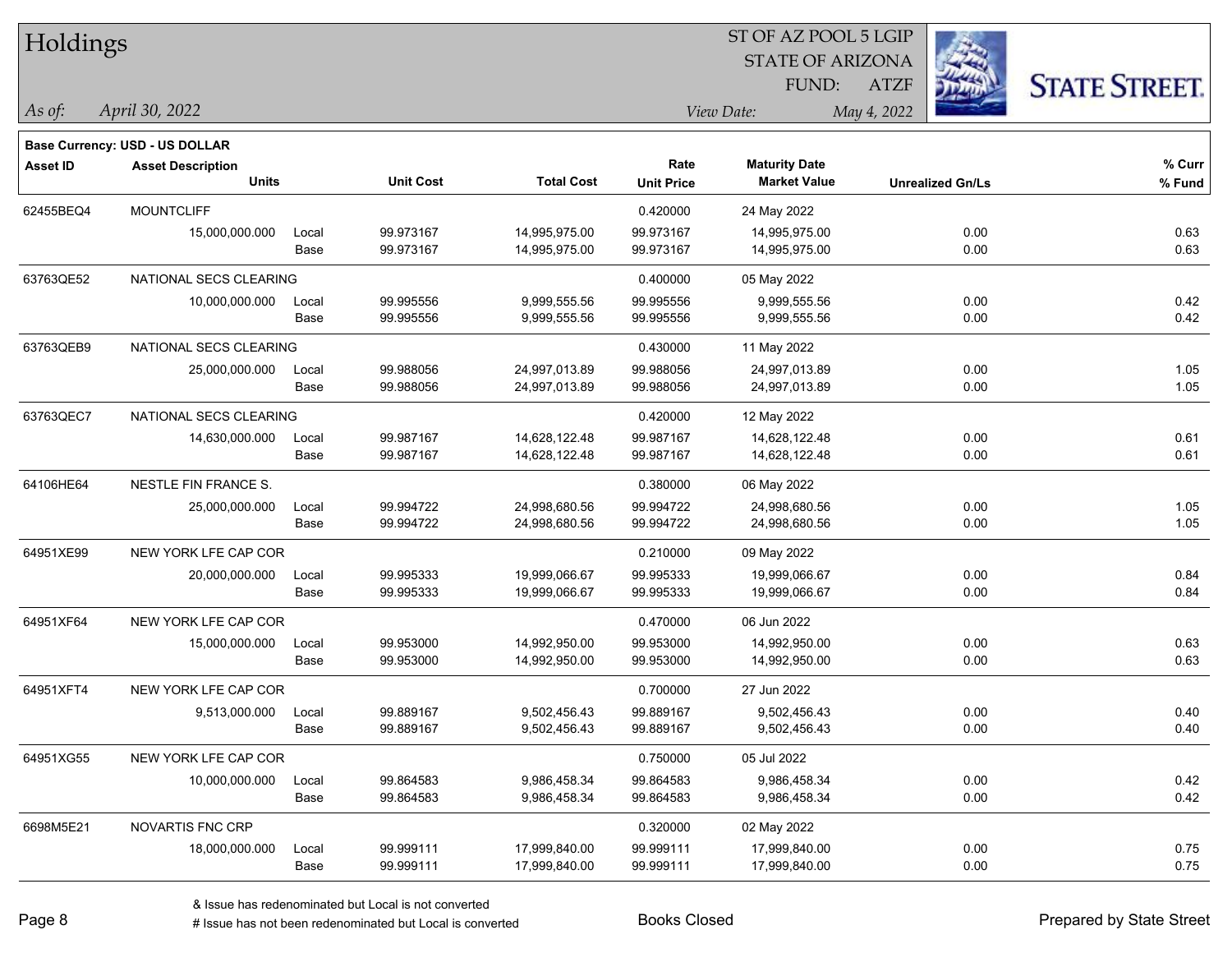|                                       |                          |                                                                                                   |                  |                   |                      |                         | <b>STATE STREET.</b>                                                                |  |  |
|---------------------------------------|--------------------------|---------------------------------------------------------------------------------------------------|------------------|-------------------|----------------------|-------------------------|-------------------------------------------------------------------------------------|--|--|
| April 30, 2022                        |                          |                                                                                                   |                  |                   |                      |                         |                                                                                     |  |  |
| <b>Base Currency: USD - US DOLLAR</b> |                          |                                                                                                   |                  |                   |                      |                         |                                                                                     |  |  |
| <b>Asset Description</b>              |                          |                                                                                                   |                  | Rate              | <b>Maturity Date</b> |                         | % Curr                                                                              |  |  |
|                                       |                          |                                                                                                   |                  | <b>Unit Price</b> | <b>Market Value</b>  | <b>Unrealized Gn/Ls</b> | $%$ Fund                                                                            |  |  |
| NOVARTIS FNC CRP                      |                          |                                                                                                   |                  | 0.450000          | 10 May 2022          |                         |                                                                                     |  |  |
| 8,000,000.000                         | Local                    | 99.988750                                                                                         | 7,999,100.00     | 99.988750         | 7,999,100.00         | 0.00                    | 0.33                                                                                |  |  |
|                                       | Base                     | 99.988750                                                                                         | 7,999,100.00     | 99.988750         | 7,999,100.00         | 0.00                    | 0.33                                                                                |  |  |
| OLD LINE FUNDING LLC                  |                          |                                                                                                   |                  | 0.500000          | 24 May 2022          |                         |                                                                                     |  |  |
| 13,500,000.000                        | Local                    | 99.968056                                                                                         | 13,495,687.50    | 99.968056         | 13,495,687.50        | 0.00                    | 0.56                                                                                |  |  |
|                                       | Base                     | 99.968056                                                                                         | 13,495,687.50    | 99.968056         | 13,495,687.50        | 0.00                    | 0.56                                                                                |  |  |
| OLD LINE FUNDING LLC                  |                          |                                                                                                   |                  | 1.150000          | 15 Jul 2022          |                         |                                                                                     |  |  |
| 20,000,000.000                        | Local                    | 99.760417                                                                                         | 19,952,083.34    | 99.760417         | 19,952,083.34        | 0.00                    | 0.83                                                                                |  |  |
|                                       | Base                     | 99.760417                                                                                         | 19,952,083.34    | 99.760417         | 19,952,083.34        | 0.00                    | 0.83                                                                                |  |  |
| OLD LINE FUNDING LLC                  |                          |                                                                                                   |                  | 0.680000          | 04 Oct 2022          |                         |                                                                                     |  |  |
| 20,000,000.000                        | Local                    | 100.000000                                                                                        | 20,000,000.00    | 100.000000        | 20,000,000.00        | 0.00                    | 0.84                                                                                |  |  |
|                                       | Base                     | 100.000000                                                                                        | 20,000,000.00    | 100.000000        | 20,000,000.00        | 0.00                    | 0.84                                                                                |  |  |
|                                       |                          |                                                                                                   |                  | 0.350000          | 05 May 2022          |                         |                                                                                     |  |  |
| 31,950,000.000                        | Local                    | 99.996111                                                                                         | 31,948,757.50    | 99.996111         | 31,948,757.50        | 0.00                    | 1.34                                                                                |  |  |
|                                       | Base                     | 99.996111                                                                                         | 31,948,757.50    | 99.996111         | 31,948,757.50        | 0.00                    | 1.34                                                                                |  |  |
|                                       |                          |                                                                                                   |                  | 0.210000          | 04 May 2022          |                         |                                                                                     |  |  |
| 15,000,000.000                        | Local                    | 99.998250                                                                                         | 14,999,737.50    | 99.998250         | 14,999,737.50        | 0.00                    | 0.63                                                                                |  |  |
|                                       | Base                     | 99.998250                                                                                         | 14,999,737.50    | 99.998250         | 14,999,737.50        | 0.00                    | 0.63                                                                                |  |  |
|                                       |                          |                                                                                                   |                  | 0.410000          | 01 Jun 2022          |                         |                                                                                     |  |  |
| 25,000,000.000                        | Local                    | 99.964694                                                                                         | 24,991,173.61    | 99.964694         | 24,991,173.61        | 0.00                    | 1.05                                                                                |  |  |
|                                       | Base                     | 99.964694                                                                                         | 24,991,173.61    | 99.964694         | 24,991,173.61        | 0.00                    | 1.05                                                                                |  |  |
|                                       |                          |                                                                                                   |                  | 1.000000          | 28 Jul 2022          |                         |                                                                                     |  |  |
| 10,000,000.000                        | Local                    | 99.755556                                                                                         | 9,975,555.56     | 99.755556         | 9,975,555.56         | 0.00                    | 0.42                                                                                |  |  |
|                                       | Base                     | 99.755556                                                                                         | 9,975,555.56     | 99.755556         | 9,975,555.56         | 0.00                    | 0.42                                                                                |  |  |
| ROCHE HOLDING INC                     |                          |                                                                                                   |                  | 0.330000          | 09 May 2022          |                         |                                                                                     |  |  |
| 10,000,000.000                        | Local                    | 99.992667                                                                                         | 9,999,266.67     | 99.992667         | 9,999,266.67         | 0.00                    | 0.42                                                                                |  |  |
|                                       | Base                     | 99.992667                                                                                         | 9,999,266.67     | 99.992667         | 9,999,266.67         | 0.00                    | 0.42                                                                                |  |  |
| ROCHE HOLDING INC                     |                          |                                                                                                   |                  | 0.330000          | 10 May 2022          |                         |                                                                                     |  |  |
| 10,000,000.000                        | Local                    | 99.991750                                                                                         | 9,999,175.00     | 99.991750         | 9,999,175.00         | 0.00                    | 0.42                                                                                |  |  |
|                                       | Base                     | 99.991750                                                                                         | 9,999,175.00     | 99.991750         | 9,999,175.00         | 0.00                    | 0.42                                                                                |  |  |
|                                       | Holdings<br><b>Units</b> | PACIFIC LIFE INX COMPA<br>PROCTOR GAMBLE AND CO<br>PROCTOR GAMBLE AND CO<br>PROCTOR GAMBLE AND CO | <b>Unit Cost</b> | <b>Total Cost</b> |                      | FUND:<br>View Date:     | 51 OF AZ POOL 5 LGIP<br>i.<br><b>STATE OF ARIZONA</b><br><b>ATZF</b><br>May 4, 2022 |  |  |

 $ST$  OF AZ POOL 5 LGIP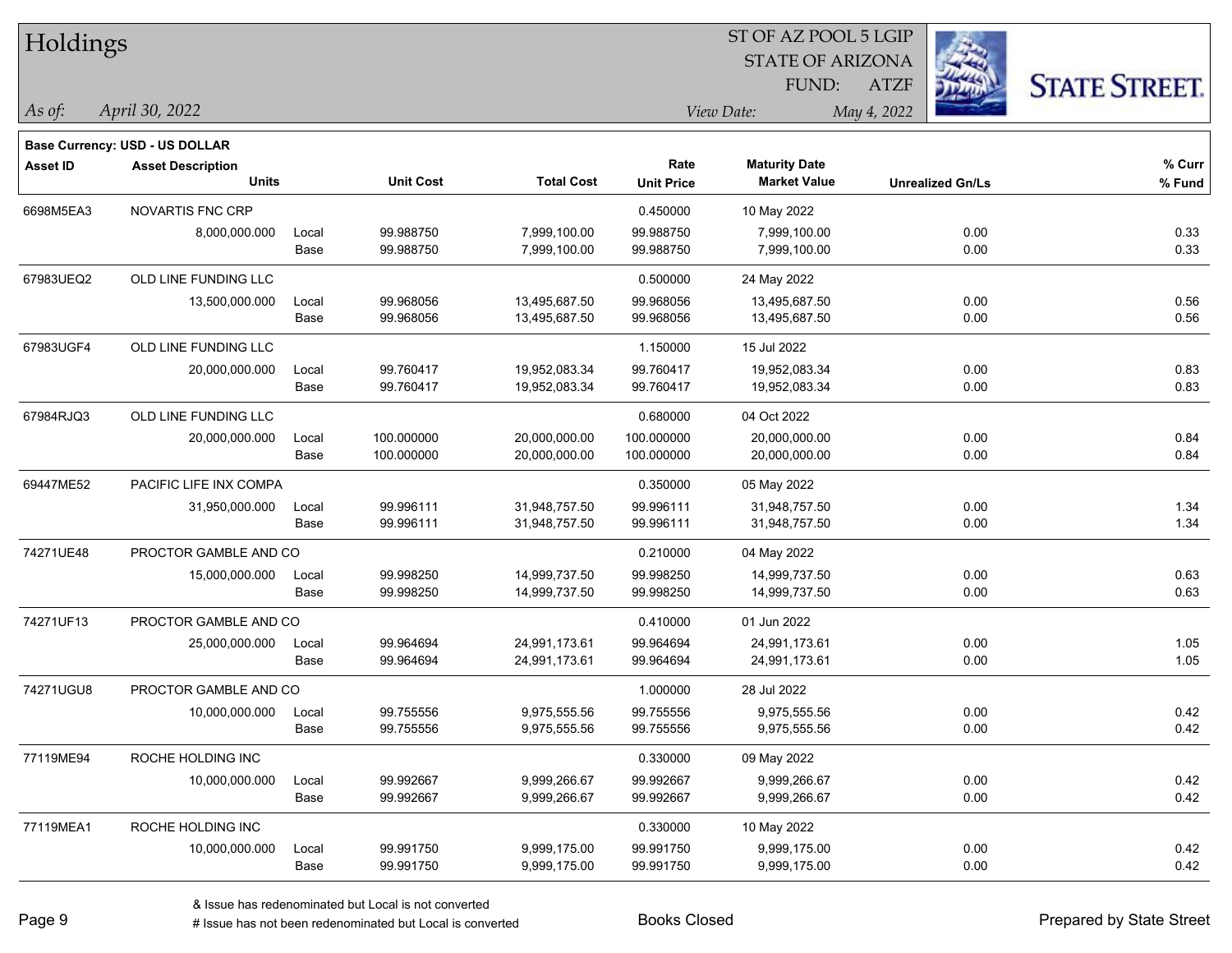| Holdings        |                                       |       |                  |                   |                   | ST OF AZ POOL 5 LGIP    |             |                         |                      |
|-----------------|---------------------------------------|-------|------------------|-------------------|-------------------|-------------------------|-------------|-------------------------|----------------------|
|                 |                                       |       |                  |                   |                   | <b>STATE OF ARIZONA</b> |             |                         |                      |
|                 |                                       |       |                  |                   |                   | FUND:                   | <b>ATZF</b> |                         | <b>STATE STREET.</b> |
| As of:          | April 30, 2022                        |       |                  |                   |                   | View Date:              | May 4, 2022 |                         |                      |
|                 | <b>Base Currency: USD - US DOLLAR</b> |       |                  |                   |                   |                         |             |                         |                      |
| <b>Asset ID</b> | <b>Asset Description</b>              |       |                  |                   | Rate              | <b>Maturity Date</b>    |             |                         | % Curr               |
|                 | <b>Units</b>                          |       | <b>Unit Cost</b> | <b>Total Cost</b> | <b>Unit Price</b> | <b>Market Value</b>     |             | <b>Unrealized Gn/Ls</b> | % Fund               |
| 77119MEA1       | ROCHE HOLDING INC                     |       |                  |                   | 0.360000          | 10 May 2022             |             |                         |                      |
|                 | 20,000,000.000                        | Local | 99.991000        | 19,998,200.00     | 99.991000         | 19,998,200.00           |             | 0.00                    | 0.84                 |
|                 |                                       | Base  | 99.991000        | 19,998,200.00     | 99.991000         | 19,998,200.00           |             | 0.00                    | 0.84                 |
| 77119MEC7       | ROCHE HOLDING INC                     |       |                  |                   | 0.400000          | 12 May 2022             |             |                         |                      |
|                 | 10,000,000.000                        | Local | 99.987778        | 9,998,777.78      | 99.987778         | 9,998,777.78            |             | 0.00                    | 0.42                 |
|                 |                                       | Base  | 99.987778        | 9,998,777.78      | 99.987778         | 9,998,777.78            |             | 0.00                    | 0.42                 |
| 78012U2C8       | ROYAL BK OF CANADA                    |       |                  |                   | 0.530000          | 01 Dec 2022             |             |                         |                      |
|                 | 10,000,000.000                        | Local | 100.000000       | 10,000,000.00     | 100.000000        | 10,000,000.00           |             | 0.00                    | 0.42                 |
|                 |                                       | Base  | 100.000000       | 10,000,000.00     | 100.000000        | 10,000,000.00           |             | 0.00                    | 0.42                 |
| 78014XHE0       | ROYAL BANK OF CANADA                  |       |                  |                   | 0.710000          | 06 Apr 2023             |             |                         |                      |
|                 | 20,000,000.000                        | Local | 100.000000       | 20,000,000.00     | 100.000000        | 20,000,000.00           |             | 0.00                    | 0.84                 |
|                 |                                       | Base  | 100.000000       | 20,000,000.00     | 100.000000        | 20,000,000.00           |             | 0.00                    | 0.84                 |
| 78015M5F3       | ROYAL BK CDA                          |       |                  |                   | 0.460000          | 22 Aug 2022             |             |                         |                      |
|                 | 20,000,000.000                        | Local | 100.000000       | 20,000,000.00     | 100.000000        | 20,000,000.00           |             | 0.00                    | 0.84                 |
|                 |                                       | Base  | 100.000000       | 20,000,000.00     | 100.000000        | 20,000,000.00           |             | 0.00                    | 0.84                 |
| 85462DE33       | STANLEY WORKS (THE)                   |       |                  |                   | 0.400000          | 03 May 2022             |             |                         |                      |
|                 | 19,988,000.000                        | Local | 99.997778        | 19,987,555.82     | 99.997778         | 19,987,555.82           |             | 0.00                    | 0.84                 |
|                 |                                       | Base  | 99.997778        | 19,987,555.82     | 99.997778         | 19,987,555.82           |             | 0.00                    | 0.84                 |
| 85462DG56       | STANLEY WORKS (THE)                   |       |                  |                   | 1.100000          | 05 Jul 2022             |             |                         |                      |
|                 | 25,000,000.000                        | Local | 99.801389        | 24,950,347.23     | 99.801389         | 24,950,347.23           |             | 0.00                    | 1.04                 |
|                 |                                       | Base  | 99.801389        | 24,950,347.23     | 99.801389         | 24,950,347.23           |             | 0.00                    | 1.04                 |
| 86563HE55       | SUMITOMO MITSUI TRUST NY              |       |                  |                   | 0.240000          | 05 May 2022             |             |                         |                      |
|                 | 15,000,000.000                        | Local | 99.997333        | 14,999,600.00     | 99.997333         | 14,999,600.00           |             | 0.00                    | 0.63                 |
|                 |                                       | Base  | 99.997333        | 14,999,600.00     | 99.997333         | 14,999,600.00           |             | 0.00                    | 0.63                 |
| 88602UE30       | THUNDER BAY FNDNG LLC                 |       |                  |                   | 0.200000          | 03 May 2022             |             |                         |                      |
|                 | 10,000,000.000                        | Local | 99.998889        | 9,999,888.89      | 99.998889         | 9,999,888.89            |             | 0.00                    | 0.42                 |
|                 |                                       | Base  | 99.998889        | 9,999,888.89      | 99.998889         | 9,999,888.89            |             | 0.00                    | 0.42                 |
| 88602UG53       | THUNDER BAY FNDNG LLC                 |       |                  |                   | 0.770000          | 05 Jul 2022             |             |                         |                      |
|                 | 25,000,000.000                        | Local | 99.860972        | 24,965,243.05     | 99.860972         | 24,965,243.05           |             | 0.00                    | 1.04                 |
|                 |                                       | Base  | 99.860972        | 24,965,243.05     | 99.860972         | 24,965,243.05           |             | 0.00                    | 1.04                 |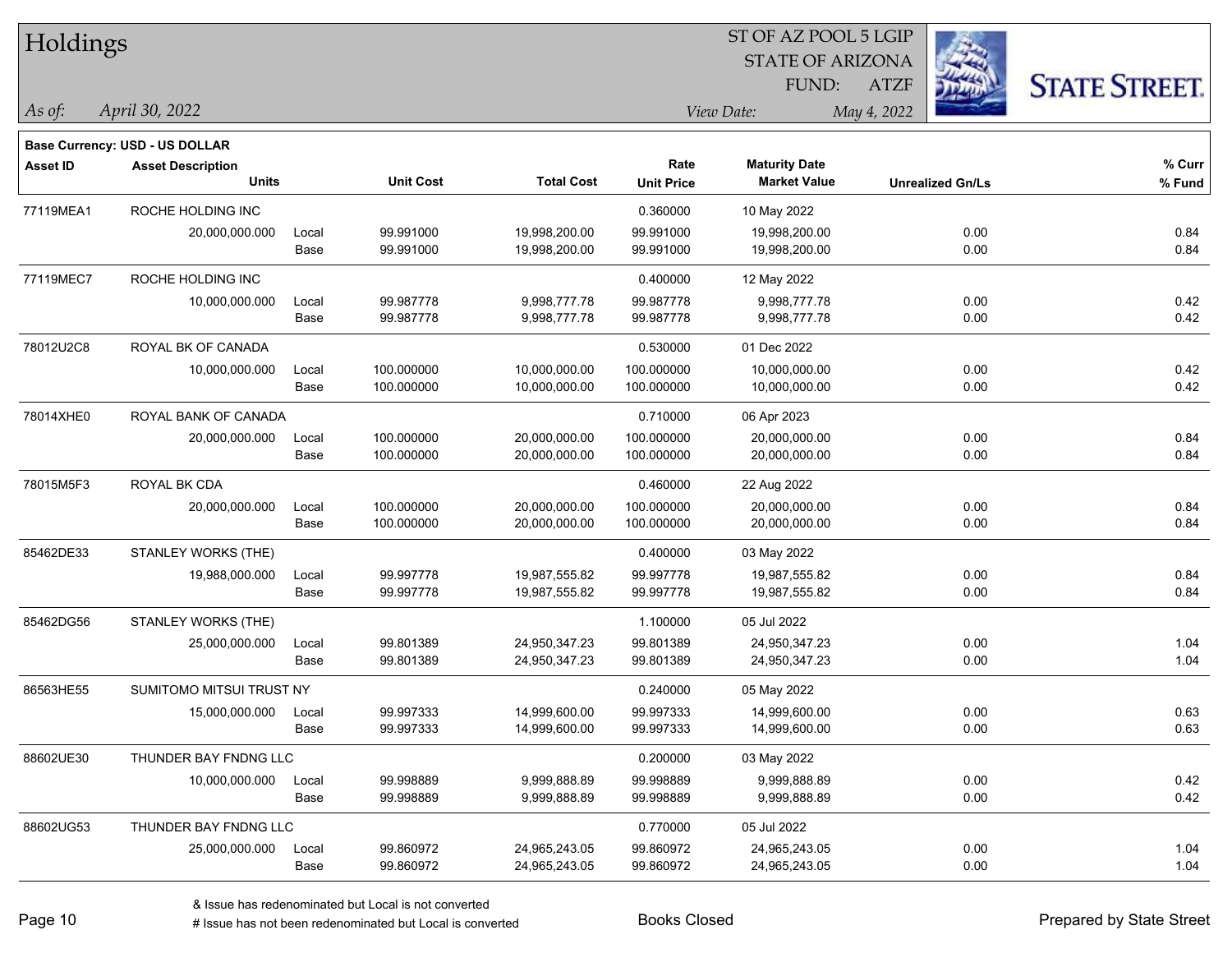| Holdings        |                                                 |       |                  |                   | 51 OF AZ POOL 5 LGIP |                         |                         |                      |  |  |
|-----------------|-------------------------------------------------|-------|------------------|-------------------|----------------------|-------------------------|-------------------------|----------------------|--|--|
|                 |                                                 |       |                  |                   |                      | <b>STATE OF ARIZONA</b> | Ż.                      |                      |  |  |
|                 |                                                 |       |                  |                   |                      | FUND:                   | <b>ATZF</b>             | <b>STATE STREET.</b> |  |  |
| As of:          | April 30, 2022                                  |       |                  |                   |                      | View Date:              | May 4, 2022             |                      |  |  |
|                 | <b>Base Currency: USD - US DOLLAR</b>           |       |                  |                   |                      |                         |                         |                      |  |  |
| <b>Asset ID</b> | <b>Asset Description</b>                        |       |                  |                   | Rate                 | <b>Maturity Date</b>    |                         | % Curr               |  |  |
|                 | <b>Units</b>                                    |       | <b>Unit Cost</b> | <b>Total Cost</b> | <b>Unit Price</b>    | <b>Market Value</b>     | <b>Unrealized Gn/Ls</b> | % Fund               |  |  |
| 88603AEE9       | THUNDER BAY FNDNG LLC                           |       |                  |                   | 0.640000             | 21 Oct 2022             |                         |                      |  |  |
|                 | 20,000,000.000                                  | Local | 100.000000       | 20,000,000.00     | 100.000000           | 20,000,000.00           | 0.00                    | 0.84                 |  |  |
|                 |                                                 | Base  | 100.000000       | 20,000,000.00     | 100.000000           | 20,000,000.00           | 0.00                    | 0.84                 |  |  |
| 89119BE28       | TORONTO DOMINION BANK                           |       |                  |                   | 0.170000             | 02 May 2022             |                         |                      |  |  |
|                 | 10,000,000.000                                  | Local | 99.999528        | 9,999,952.77      | 99.999528            | 9,999,952.77            | 0.00                    | 0.42                 |  |  |
|                 |                                                 | Base  | 99.999528        | 9,999,952.77      | 99.999528            | 9,999,952.77            | 0.00                    | 0.42                 |  |  |
| 89119BFV3       | TORONTO DOMINION BANK                           |       |                  |                   | 0.205000             | 29 Jun 2022             |                         |                      |  |  |
|                 | 7,500,000.000                                   | Local | 99.966403        | 7,497,480.21      | 99.966403            | 7,497,480.21            | 0.00                    | 0.31                 |  |  |
|                 |                                                 | Base  | 99.966403        | 7,497,480.21      | 99.966403            | 7,497,480.21            | 0.00                    | 0.31                 |  |  |
| 89233HF25       | TOYOTA MOTOR CREDIT                             |       |                  |                   | 0.290000             | 02 Jun 2022             |                         |                      |  |  |
|                 | 25,000,000.000                                  | Local | 99.974222        | 24,993,555.56     | 99.974222            | 24,993,555.56           | 0.00                    | 1.05                 |  |  |
|                 |                                                 | Base  | 99.974222        | 24,993,555.56     | 99.974222            | 24,993,555.56           | 0.00                    | 1.05                 |  |  |
| 90328BER8       | <b>USAA CAPITAL CORP</b>                        |       |                  |                   | 0.440000             | 25 May 2022             |                         |                      |  |  |
|                 | 14,335,000.000                                  | Local | 99.970667        | 14,330,795.07     | 99.970667            | 14,330,795.07           | 0.00                    | 0.60                 |  |  |
|                 |                                                 | Base  | 99.970667        | 14,330,795.07     | 99.970667            | 14,330,795.07           | 0.00                    | 0.60                 |  |  |
| 91058UE66       | UNITED HEALTHCARE CO                            |       |                  |                   | 0.500000             | 06 May 2022             |                         |                      |  |  |
|                 | 25,000,000.000                                  | Local | 99.993056        | 24,998,263.89     | 99.993056            | 24,998,263.89           | 0.00                    | 1.05                 |  |  |
|                 |                                                 | Base  | 99.993056        | 24,998,263.89     | 99.993056            | 24,998,263.89           | 0.00                    | 1.05                 |  |  |
| 921FRK000       | BMO TRIPARTY MTGE CLAS/ISIT/RTRP MATU//20121224 |       |                  |                   | 0.260000             | 02 May 2022             |                         |                      |  |  |
|                 | 94,311,224.670                                  | Local | 100.000000       | 94,311,224.67     | 100.000000           | 94,311,224.67           | 0.00                    | 3.95                 |  |  |
|                 |                                                 | Base  | 100.000000       | 94,311,224.67     | 100.000000           | 94,311,224.67           | 0.00                    | 3.95                 |  |  |
| 92646LEX4       | <b>VICTORY RECEIVABLES</b>                      |       |                  |                   | 0.550000             | 31 May 2022             |                         |                      |  |  |
|                 | 20,000,000.000                                  | Local | 99.954167        | 19,990,833.33     | 99.954167            | 19,990,833.33           | 0.00                    | 0.84                 |  |  |
|                 |                                                 | Base  | 99.954167        | 19,990,833.33     | 99.954167            | 19,990,833.33           | 0.00                    | 0.84                 |  |  |
| 92646LG53       | <b>VICTORY RECEIVABLES</b>                      |       |                  |                   | 0.950000             | 05 Jul 2022             |                         |                      |  |  |
|                 | 10,000,000.000                                  | Local | 99.828472        | 9,982,847.22      | 99.828472            | 9,982,847.22            | 0.00                    | 0.42                 |  |  |
|                 |                                                 | Base  | 99.828472        | 9,982,847.22      | 99.828472            | 9,982,847.22            | 0.00                    | 0.42                 |  |  |
| 92646LGJ3       | <b>VICTORY RECEIVABLES</b>                      |       |                  |                   | 1.050000             | 18 Jul 2022             |                         |                      |  |  |
|                 | 20,000,000.000                                  | Local | 99.772500        | 19,954,500.00     | 99.772500            | 19,954,500.00           | 0.00                    | 0.83                 |  |  |
|                 |                                                 | Base  | 99.772500        | 19,954,500.00     | 99.772500            | 19,954,500.00           | 0.00                    | 0.83                 |  |  |

 $ST$  OF AZ POOL 5 LGIP

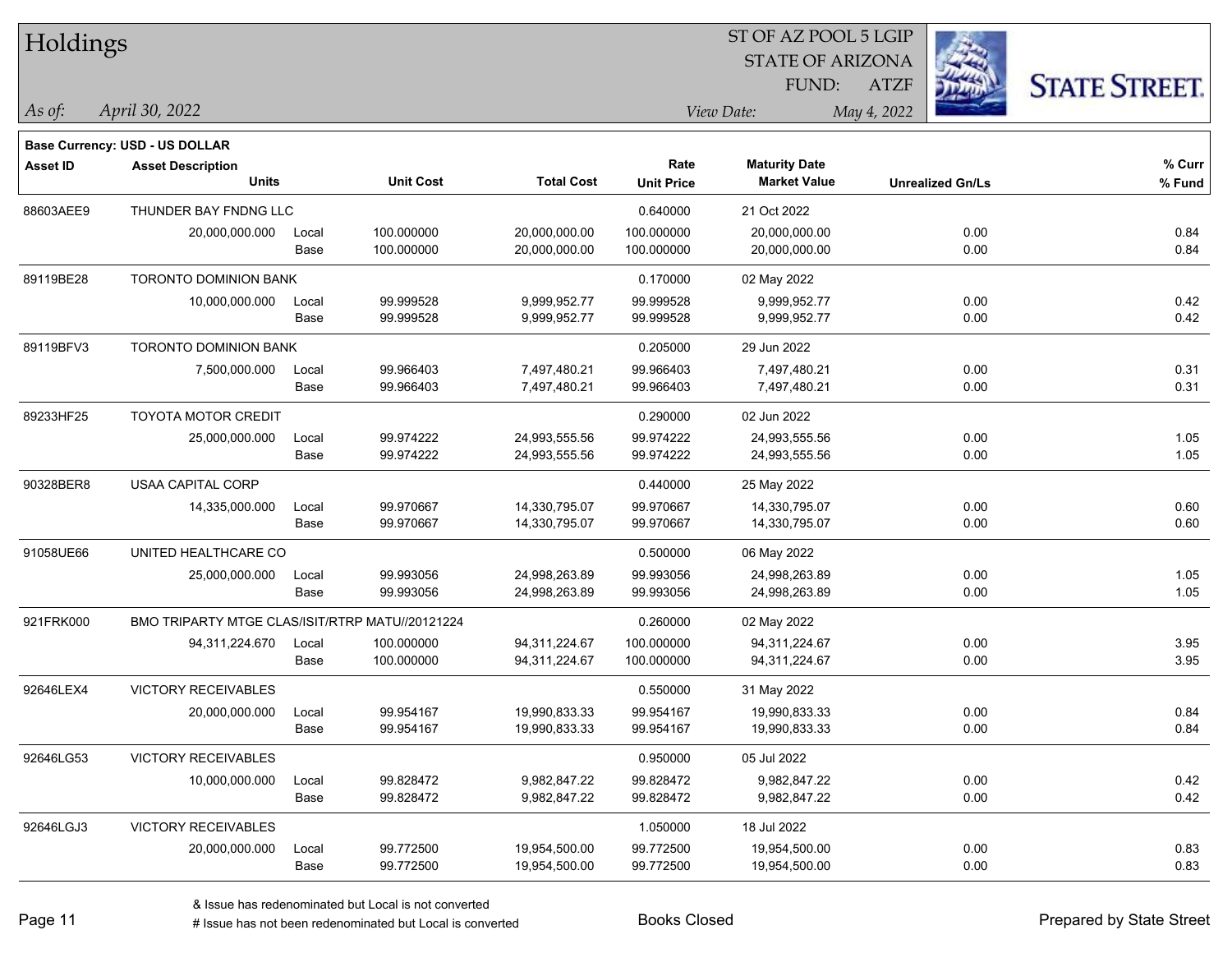| Holdings               |                                                |               |                                                                                                                   |                                  | ST OF AZ POOL 5 LGIP     |                                  |             |                         |                          |
|------------------------|------------------------------------------------|---------------|-------------------------------------------------------------------------------------------------------------------|----------------------------------|--------------------------|----------------------------------|-------------|-------------------------|--------------------------|
|                        |                                                |               |                                                                                                                   |                                  |                          | <b>STATE OF ARIZONA</b>          |             |                         |                          |
|                        |                                                |               |                                                                                                                   |                                  |                          | FUND:                            | <b>ATZF</b> |                         | <b>STATE STREET.</b>     |
| As of:                 | April 30, 2022                                 |               |                                                                                                                   |                                  |                          | View Date:                       | May 4, 2022 |                         |                          |
|                        | Base Currency: USD - US DOLLAR                 |               |                                                                                                                   |                                  |                          |                                  |             |                         |                          |
| <b>Asset ID</b>        | <b>Asset Description</b>                       |               |                                                                                                                   |                                  | Rate                     | <b>Maturity Date</b>             |             |                         | % Curr                   |
|                        | <b>Units</b>                                   |               | <b>Unit Cost</b>                                                                                                  | <b>Total Cost</b>                | <b>Unit Price</b>        | <b>Market Value</b>              |             | <b>Unrealized Gn/Ls</b> | % Fund                   |
| 927WWR006              | TD SECURITIES TD SECURITIES                    |               |                                                                                                                   |                                  | 0.240000                 | 02 May 2022                      |             |                         |                          |
|                        | 150,000,000.000                                | Local<br>Base | 100.000000<br>100.000000                                                                                          | 150,000,000.00<br>150,000,000.00 | 100.000000<br>100.000000 | 150,000,000.00<br>150,000,000.00 |             | 0.00<br>0.00            | 6.28<br>6.28             |
| 93114FE59              | WAL MART STORES INC                            |               |                                                                                                                   |                                  | 0.360000                 | 05 May 2022                      |             |                         |                          |
|                        | 10,000,000.000                                 | Local<br>Base | 99.996000<br>99.996000                                                                                            | 9,999,600.00<br>9,999,600.00     | 99.996000<br>99.996000   | 9,999,600.00<br>9,999,600.00     |             | 0.00<br>0.00            | 0.42<br>0.42             |
| 93114FEB6              | WAL MART STORES INC                            |               |                                                                                                                   |                                  | 0.400000                 | 11 May 2022                      |             |                         |                          |
|                        | 15,000,000.000                                 | Local         | 99.988889                                                                                                         | 14,998,333.33                    | 99.988889                | 14,998,333.33                    |             | 0.00                    | 0.63                     |
|                        |                                                | Base          | 99.988889                                                                                                         | 14,998,333.33                    | 99.988889                | 14,998,333.33                    |             | 0.00                    | 0.63                     |
| 93114FEP5              | WAL MART STORES INC                            |               |                                                                                                                   |                                  | 0.600000                 | 23 May 2022                      |             |                         |                          |
|                        | 25,000,000.000                                 | Local         | 99.963333                                                                                                         | 24,990,833.33                    | 99.963333                | 24,990,833.33                    |             | 0.00                    | 1.05                     |
|                        |                                                | Base          | 99.963333                                                                                                         | 24,990,833.33                    | 99.963333                | 24,990,833.33                    |             | 0.00                    | 1.05                     |
| 9612C1EK9              | WESTPAC BANKING CORP.                          |               |                                                                                                                   |                                  | 0.190000                 | 19 May 2022                      |             |                         |                          |
|                        | 15,000,000.000                                 | Local         | 99.990500                                                                                                         | 14,998,575.00                    | 99.990500                | 14,998,575.00                    |             | 0.00                    | 0.63                     |
|                        |                                                | Base          | 99.990500                                                                                                         | 14,998,575.00                    | 99.990500                | 14,998,575.00                    |             | 0.00                    | 0.63                     |
| 9612C1L13              | WESTPAC BANKING CORP.                          |               |                                                                                                                   |                                  | 0.340000                 | 01 Nov 2022                      |             |                         |                          |
|                        | 10,000,000.000                                 | Local         | 99.826222                                                                                                         | 9,982,622.22                     | 99.826222                | 9,982,622.22                     |             | 0.00                    | 0.42                     |
|                        |                                                | Base          | 99.826222                                                                                                         | 9,982,622.22                     | 99.826222                | 9,982,622.22                     |             | 0.00                    | 0.42                     |
| 96130AKF4              | <b>WESTPAC BKING CORP N</b>                    |               |                                                                                                                   |                                  | 0.410000                 | 15 Jul 2022                      |             |                         |                          |
|                        | 15,000,000.000                                 | Local<br>Base | 100.000000<br>100.000000                                                                                          | 15,000,000.00<br>15,000,000.00   | 100.000000<br>100.000000 | 15,000,000.00<br>15,000,000.00   |             | 0.00<br>0.00            | 0.63<br>0.63             |
|                        |                                                |               |                                                                                                                   |                                  |                          |                                  |             |                         |                          |
| 979QRC005              | <b>BANK OF AMERICA REPO</b><br>150,000,000.000 | Local         | 100.000000                                                                                                        | 150,000,000.00                   | 0.260000<br>100.000000   | 02 May 2022<br>150,000,000.00    |             | 0.00                    | 6.28                     |
|                        |                                                | Base          | 100.000000                                                                                                        | 150,000,000.00                   | 100.000000               | 150,000,000.00                   |             | 0.00                    | 6.28                     |
| <b>US DOLLAR Total</b> |                                                |               |                                                                                                                   |                                  |                          |                                  |             |                         |                          |
|                        | 2,298,727,224.670                              | Local         |                                                                                                                   | 2,297,830,184.99                 |                          | 2,297,830,184.99                 |             | 0.00                    | 96.13                    |
|                        |                                                | Base          |                                                                                                                   | 2,297,830,184.99                 |                          | 2,297,830,184.99                 |             | 0.00                    | 96.13                    |
|                        | <b>CASH EQUIVALENT Total</b>                   |               |                                                                                                                   |                                  |                          |                                  |             |                         |                          |
|                        | 2,298,727,224.670                              | Base          |                                                                                                                   | 2,297,830,184.99                 |                          | 2,297,830,184.99                 |             | 0.00                    | 96.13                    |
| Page 12                |                                                |               | & Issue has redenominated but Local is not converted<br># Issue has not been redenominated but Local is converted |                                  | <b>Books Closed</b>      |                                  |             |                         | Prepared by State Street |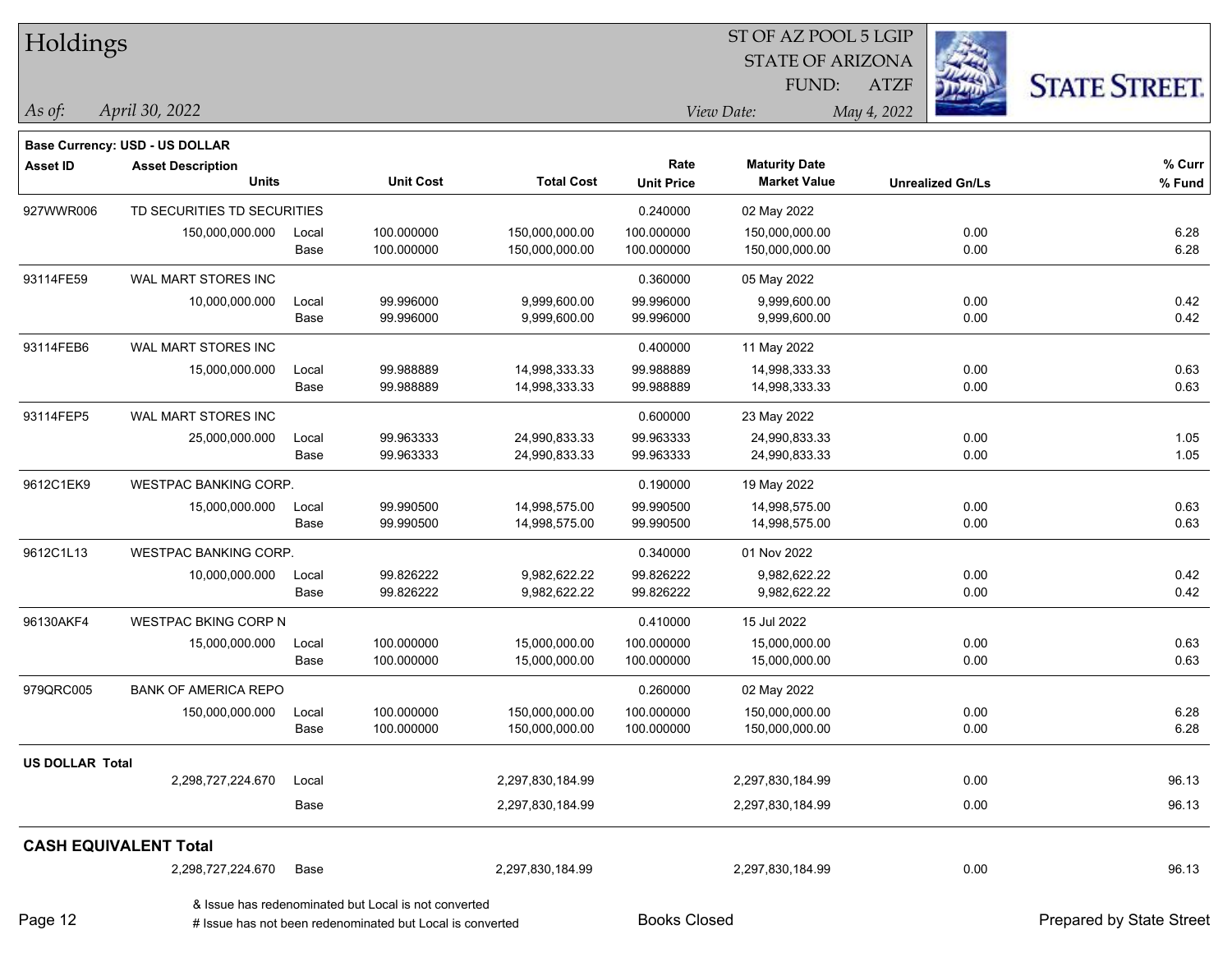| Holdings            |                                         |       |                                                      |                   |                   | ST OF AZ POOL 5 LGIP    |                         |                      |
|---------------------|-----------------------------------------|-------|------------------------------------------------------|-------------------|-------------------|-------------------------|-------------------------|----------------------|
|                     |                                         |       |                                                      |                   |                   | <b>STATE OF ARIZONA</b> |                         |                      |
|                     |                                         |       |                                                      |                   |                   | FUND:                   | <b>ATZF</b>             | <b>STATE STREET.</b> |
| $\vert$ As of:      | April 30, 2022                          |       |                                                      |                   | View Date:        |                         | May 4, 2022             |                      |
|                     | Base Currency: USD - US DOLLAR          |       |                                                      |                   |                   |                         |                         |                      |
| <b>Asset ID</b>     | <b>Asset Description</b>                |       |                                                      |                   | Rate              | <b>Maturity Date</b>    |                         | % Curr               |
|                     | <b>Units</b>                            |       | <b>Unit Cost</b>                                     | <b>Total Cost</b> | <b>Unit Price</b> | <b>Market Value</b>     | <b>Unrealized Gn/Ls</b> | % Fund               |
| <b>FIXED INCOME</b> |                                         |       |                                                      |                   |                   |                         |                         |                      |
| <b>US DOLLAR</b>    |                                         |       |                                                      |                   |                   |                         | Exchange Rate:          | 1.000000             |
| 05601XAA7           | BMW VEHICLE LEASE TRUST BMWLT 2022 1 A1 |       |                                                      |                   | 0.236540          | 25 Jan 2023             |                         |                      |
|                     | 2,666,575.680                           | Local | 100.000000                                           | 2,666,575.68      | 99.888100         | 2,663,591.78            | $-2,983.90$             | 0.11                 |
| Original Face:      | 15,000,000.000                          | Base  | 100.000000                                           | 2,666,575.68      | 99.888100         | 2,663,591.78            | $-2,983.90$             | 0.11                 |
| 912796H44           | TREASURY BILL 05/22 0.00000             |       |                                                      |                   |                   | 19 May 2022             |                         |                      |
|                     | 10,000,000.000                          | Local | 99.978800                                            | 9,997,880.00      | 99.989847         | 9,998,984.70            | 1,104.70                | 0.42                 |
|                     |                                         | Base  | 99.978800                                            | 9,997,880.00      | 99.989847         | 9,998,984.70            | 1,104.70                | 0.42                 |
| 912796J42           | TREASURY BILL 06/22 0.00000             |       |                                                      |                   |                   | 16 Jun 2022             |                         |                      |
|                     | 10,000,000.000                          | Local | 99.945056                                            | 9,994,505.58      | 99.944344         | 9,994,434.40            | $-71.18$                | 0.42                 |
|                     |                                         | Base  | 99.945056                                            | 9,994,505.58      | 99.944344         | 9,994,434.40            | $-71.18$                | 0.42                 |
| 912796M89           | TREASURY BILL 10/22 0.00000             |       |                                                      |                   | 0.010000          | 06 Oct 2022             |                         |                      |
|                     | 10,000,000.000                          | Local | 99.963572                                            | 9,996,357.23      | 99.495201         | 9,949,520.10            | $-46,837.13$            | 0.42                 |
|                     |                                         | Base  | 99.963572                                            | 9,996,357.23      | 99.495201         | 9,949,520.10            | -46,837.13              | 0.42                 |
| 912796N96           | TREASURY BILL 11/22 0.00000             |       |                                                      |                   | 0.010000          | 03 Nov 2022             |                         |                      |
|                     | 10,000,000.000                          | Local | 99.917333                                            | 9,991,733.32      | 99.284101         | 9,928,410.10            | $-63,323.22$            | 0.42                 |
|                     |                                         | Base  | 99.917333                                            | 9,991,733.32      | 99.284101         | 9,928,410.10            | $-63,323.22$            | 0.42                 |
| 912796Q28           | TREASURY BILL 05/22 0.00000             |       |                                                      |                   |                   | 12 May 2022             |                         |                      |
|                     | 10,000,000.000                          | Local | 99.991322                                            | 9,999,132.22      | 99.995949         | 9,999,594.90            | 462.68                  | 0.42                 |
|                     |                                         | Base  | 99.991322                                            | 9,999,132.22      | 99.995949         | 9,999,594.90            | 462.68                  | 0.42                 |
| 912796U23           | TREASURY BILL 04/22 0.00000             |       |                                                      |                   |                   | 26 Apr 2022             |                         |                      |
|                     | 0.000 Local                             |       | 0.000000                                             | $-0.07$           | 0.000000          | 0.00                    | 0.07                    | 0.00                 |
|                     |                                         | Base  | 0.000000                                             | $-0.07$           | 0.000000          | 0.00                    | 0.07                    | 0.00                 |
| 912796V30           | TREASURY BILL 05/22 0.00000             |       |                                                      |                   |                   | 31 May 2022             |                         |                      |
|                     | 20,000,000.000                          | Local | 99.975408                                            | 19,995,081.67     | 99.973618         | 19,994,723.60           | $-358.07$               | 0.84                 |
|                     |                                         | Base  | 99.975408                                            | 19,995,081.67     | 99.973618         | 19,994,723.60           | $-358.07$               | 0.84                 |
| 912796V97           | TREASURY BILL 06/22 0.00000             |       |                                                      |                   |                   | 14 Jun 2022             |                         |                      |
|                     | 10,000,000.000                          | Local | 99.947444                                            | 9,994,744.44      | 99.944906         | 9,994,490.60            | $-253.84$               | 0.42                 |
|                     |                                         | Base  | 99.947444                                            | 9,994,744.44      | 99.944906         | 9,994,490.60            | $-253.84$               | 0.42                 |
|                     |                                         |       | & Issue has redenominated but Local is not converted |                   |                   |                         |                         |                      |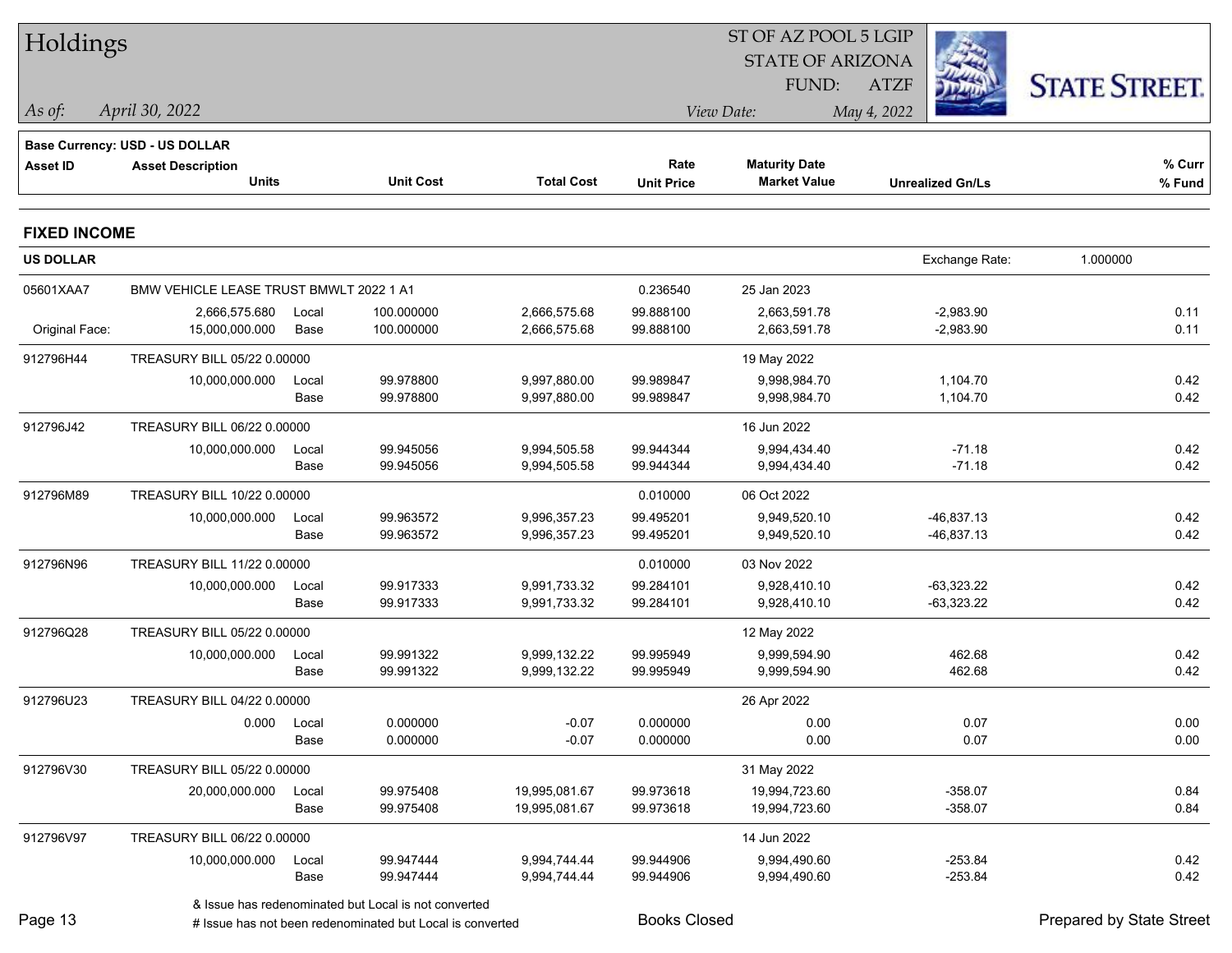| Holdings               |                                |       |                  |                   |                   | ST OF AZ POOL 5 LGIP    |                         |                      |  |
|------------------------|--------------------------------|-------|------------------|-------------------|-------------------|-------------------------|-------------------------|----------------------|--|
|                        |                                |       |                  |                   |                   | <b>STATE OF ARIZONA</b> |                         |                      |  |
|                        |                                |       |                  |                   |                   | FUND:                   | <b>ATZF</b>             | <b>STATE STREET.</b> |  |
| As of:                 | April 30, 2022                 |       |                  |                   |                   | View Date:              | May 4, 2022             |                      |  |
|                        | Base Currency: USD - US DOLLAR |       |                  |                   |                   |                         |                         |                      |  |
| Asset ID               | <b>Asset Description</b>       |       |                  |                   | Rate              | <b>Maturity Date</b>    |                         | % Curr               |  |
|                        | Units                          |       | <b>Unit Cost</b> | <b>Total Cost</b> | <b>Unit Price</b> | <b>Market Value</b>     | <b>Unrealized Gn/Ls</b> | % Fund               |  |
| 91282CAG6              | US TREASURY N/B 08/22 0.125    |       |                  |                   | 0.125000          | 31 Aug 2022             |                         |                      |  |
|                        | 10,000,000.000                 | Local | 100.003790       | 10,000,378.98     | 99.656250         | 9,965,625.00            | $-34,753.98$            | 0.42                 |  |
|                        |                                | Base  | 100.003790       | 10,000,378.98     | 99.656250         | 9,965,625.00            | -34,753.98              | 0.42                 |  |
| <b>US DOLLAR Total</b> |                                |       |                  |                   |                   |                         |                         |                      |  |
|                        | 92,666,575.680                 | Local |                  | 92,636,389.05     |                   | 92,489,375.18           | $-147,013.87$           | 3.87                 |  |
| Original Face:         | 15,000,000.000                 | Base  |                  | 92,636,389.05     |                   | 92,489,375.18           | -147,013.87             | 3.87                 |  |
|                        | <b>FIXED INCOME Total</b>      |       |                  |                   |                   |                         |                         |                      |  |
|                        | 92,666,575.680                 | Base  |                  | 92,636,389.05     |                   | 92,489,375.18           | $-147,013.87$           | 3.87                 |  |
| Original Face:         | 15,000,000.000                 |       |                  |                   |                   |                         |                         |                      |  |

Page 14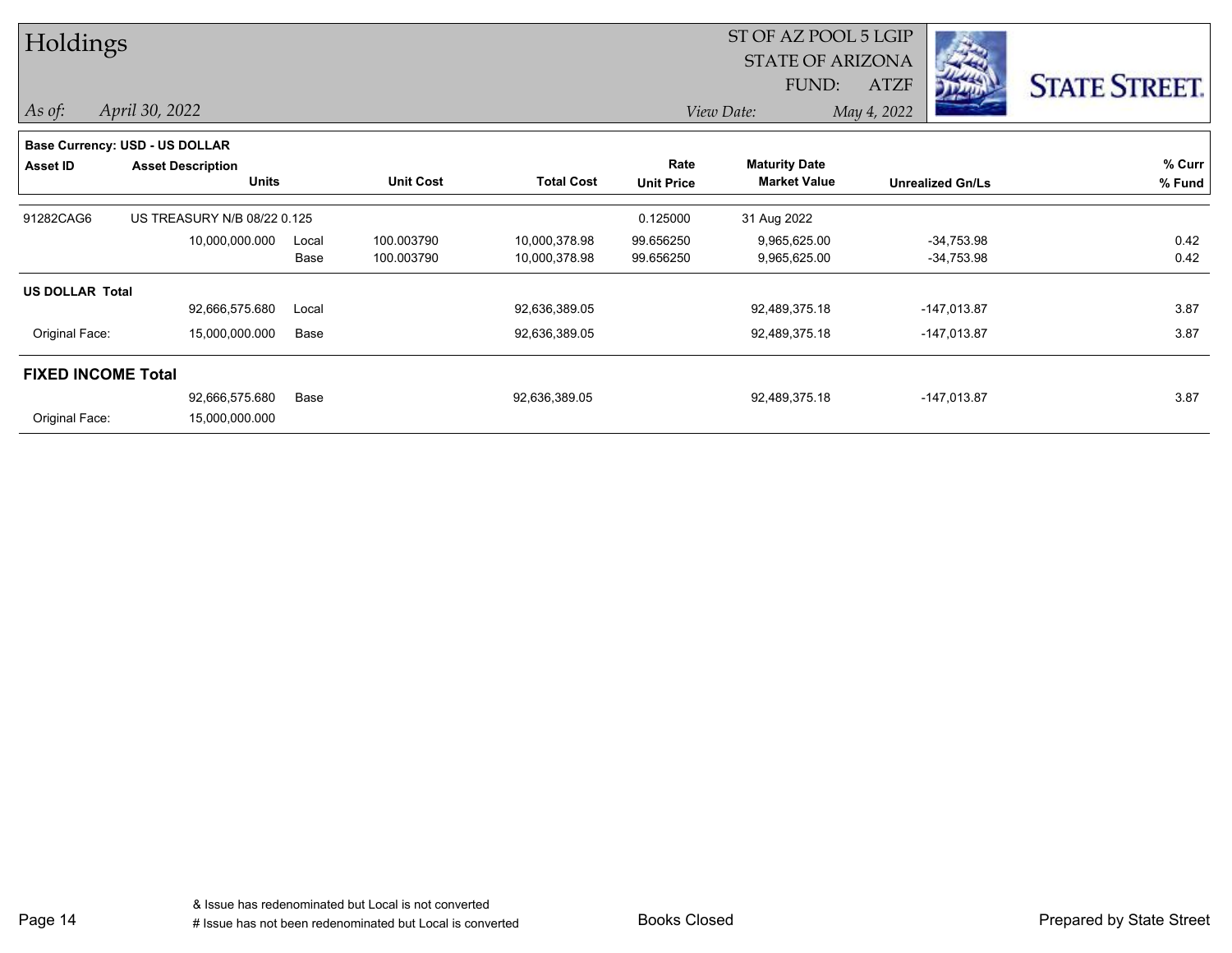| Holdings          |                                       |      |                  |                   |                   | ST OF AZ POOL 5 LGIP<br><b>STATE OF ARIZONA</b> |                            |                         |                      |
|-------------------|---------------------------------------|------|------------------|-------------------|-------------------|-------------------------------------------------|----------------------------|-------------------------|----------------------|
| $\vert$ As of:    | April 30, 2022                        |      |                  |                   |                   | FUND:<br>View Date:                             | <b>ATZF</b><br>May 4, 2022 |                         | <b>STATE STREET.</b> |
|                   | <b>Base Currency: USD - US DOLLAR</b> |      |                  |                   |                   |                                                 |                            |                         |                      |
| Asset ID          | <b>Asset Description</b>              |      |                  |                   | Rate              | <b>Maturity Date</b>                            |                            |                         | % Curr               |
|                   | <b>Units</b>                          |      | <b>Unit Cost</b> | <b>Total Cost</b> | <b>Unit Price</b> | <b>Market Value</b>                             |                            | <b>Unrealized Gn/Ls</b> | % Fund               |
| <b>FUND Total</b> |                                       |      |                  |                   |                   |                                                 |                            |                         |                      |
|                   | 2,391,412,615.900                     | Base |                  | 2,390,485,389.59  |                   | 2,390,338,375.72                                |                            | $-147,013.87$           | 100.00               |
| Original Face:    | 15,000,000.000                        |      |                  |                   |                   |                                                 |                            |                         |                      |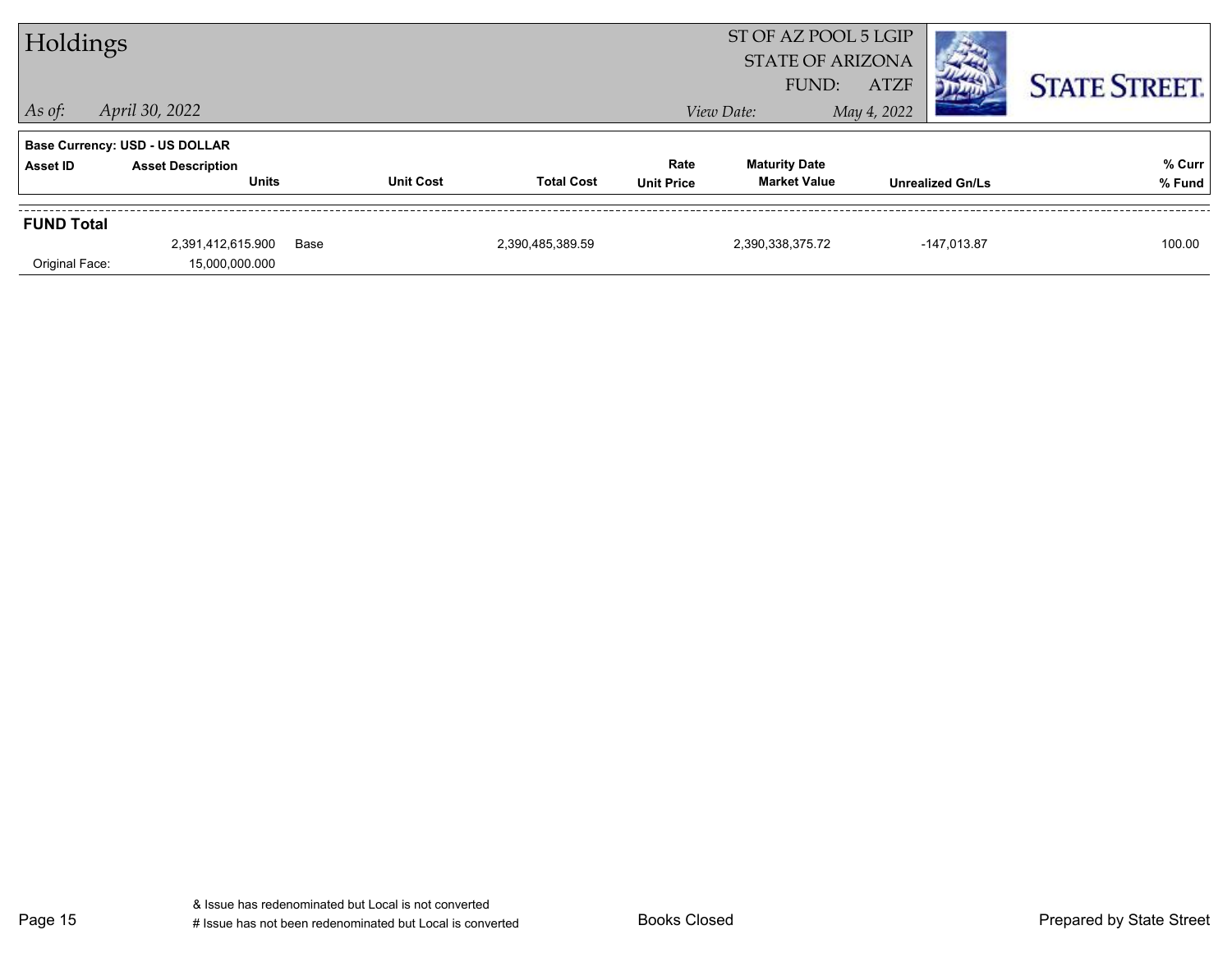## Holdings

## Currency Summary

*As of: April 30, 2022*

## ST OF AZ POOL 5 LGIP STATE OF ARIZONAATZF FUND:



*View Date:May 4, 2022*

|  | Base Currency: USD - US DOLLAR |  |  |  |
|--|--------------------------------|--|--|--|
|--|--------------------------------|--|--|--|

| <b>Dase Ourlelley.00D - 00 DOLLAR</b> |                   |       |                   |                     | % Currency |                         |                          |                           |
|---------------------------------------|-------------------|-------|-------------------|---------------------|------------|-------------------------|--------------------------|---------------------------|
|                                       | <b>Units</b>      |       | <b>Total Cost</b> | <b>Market Value</b> | % Fund     | <b>Unreal Sec Gn/Ls</b> | <b>Unreal Curr Gn/Ls</b> | <b>Total Unreal Gn/Ls</b> |
| <b>US DOLLAR</b>                      |                   |       |                   |                     |            |                         | Exchange Rate:           | 1.000000                  |
| <b>CASH</b>                           |                   |       |                   |                     |            |                         |                          |                           |
|                                       | 18,815.550        | Local | 18,815.55         | 18,815.55           | 0.00       | 0.00                    |                          | 0.00                      |
|                                       |                   | Base  | 18,815.55         | 18,815.55           | 0.00       | 0.00                    | 0.00                     | 0.00                      |
| <b>CASH EQUIVALENT</b>                |                   |       |                   |                     |            |                         |                          |                           |
|                                       | 2,298,727,224.670 | Local | 2,297,830,184.99  | 2,297,830,184.99    | 96.13      | 0.00                    |                          | 0.00                      |
|                                       |                   | Base  | 2,297,830,184.99  | 2,297,830,184.99    | 96.13      | 0.00                    | 0.00                     | 0.00                      |
| <b>FIXED INCOME</b>                   |                   |       |                   |                     |            |                         |                          |                           |
|                                       | 92,666,575.680    | Local | 92,636,389.05     | 92,489,375.18       | 3.87       | $-147,013.87$           |                          | $-147,013.87$             |
| Original Face:                        | 15,000,000.000    | Base  | 92,636,389.05     | 92,489,375.18       | 3.87       | -147,013.87             | 0.00                     | $-147,013.87$             |
| <b>US DOLLAR Total</b>                |                   |       |                   |                     |            |                         |                          |                           |
|                                       | 2,391,412,615.900 | Local | 2,390,485,389.59  | 2,390,338,375.72    | 100.00     | $-147,013.87$           |                          | $-147,013.87$             |
| Original Face:                        | 15,000,000.000    | Base  | 2,390,485,389.59  | 2,390,338,375.72    | 100.00     | $-147,013.87$           | 0.00                     | $-147,013.87$             |
| <b>FUND Total</b>                     |                   |       |                   |                     |            |                         |                          |                           |
|                                       | 2,391,412,615.900 | Base  | 2,390,485,389.59  | 2,390,338,375.72    | 100.00     | $-147,013.87$           | 0.00                     | $-147,013.87$             |
| Original Face:                        | 15,000,000.000    |       |                   |                     |            |                         |                          |                           |
|                                       |                   |       |                   |                     |            |                         |                          |                           |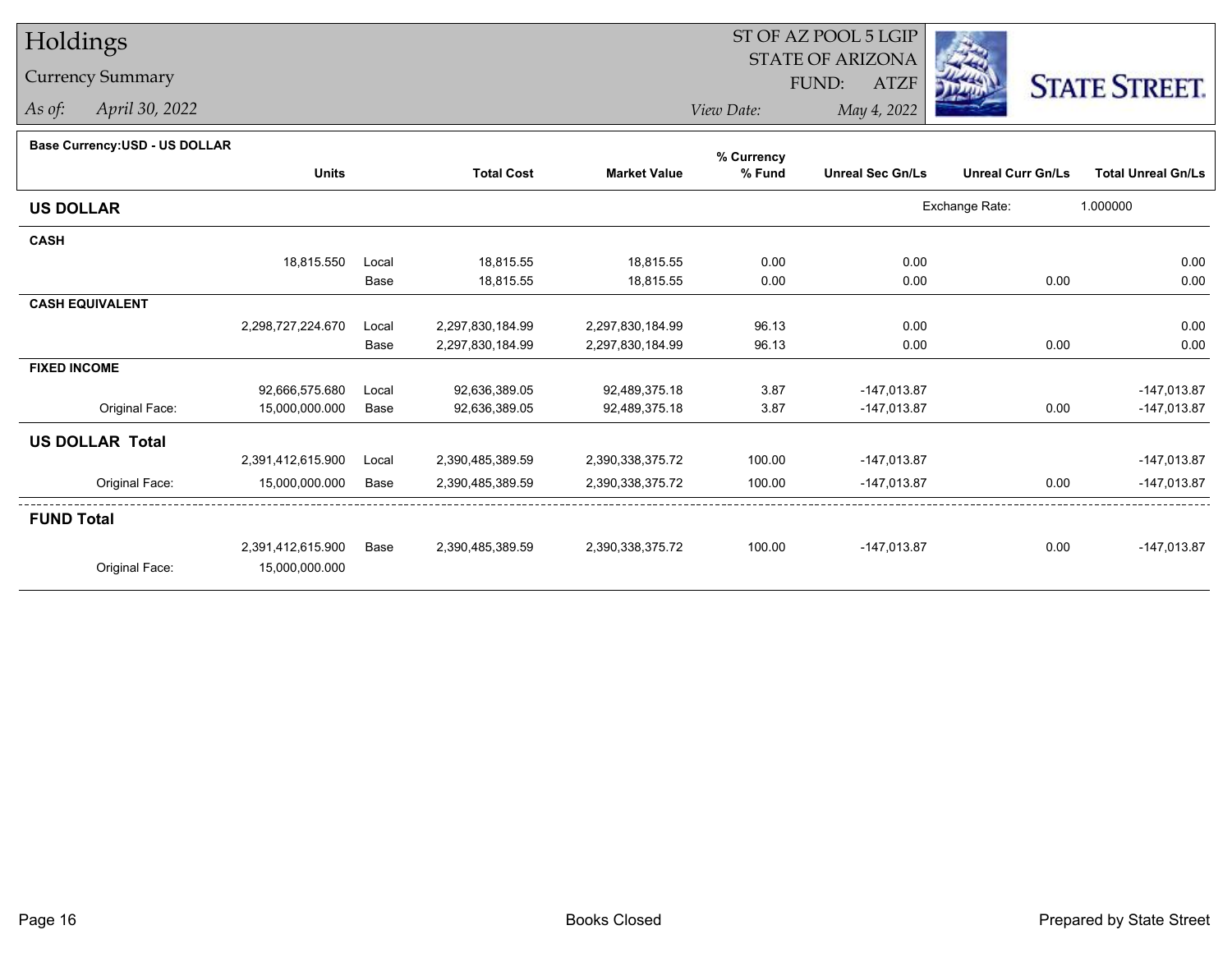| Holdings             |                                       |                                                    |           |                         | ST OF AZ POOL 5 LGIP<br><b>STATE OF ARIZONA</b> |                           |                      |  |
|----------------------|---------------------------------------|----------------------------------------------------|-----------|-------------------------|-------------------------------------------------|---------------------------|----------------------|--|
| <b>Asset Summary</b> |                                       |                                                    |           |                         | <b>ATZF</b><br>FUND:                            |                           | <b>STATE STREET.</b> |  |
| As of:               | April 30, 2022                        |                                                    |           | View Date:              | May 4, 2022                                     |                           |                      |  |
|                      | <b>Base Currency: USD - US DOLLAR</b> |                                                    |           |                         |                                                 |                           |                      |  |
|                      | <b>Units</b>                          | % Fund<br><b>Total Cost</b><br><b>Market Value</b> |           | <b>Unreal Sec Gn/Ls</b> | <b>Unreal Curr Gn/Ls</b>                        | <b>Total Unreal Gn/Ls</b> |                      |  |
| <b>CASH</b>          |                                       |                                                    |           |                         |                                                 |                           |                      |  |
| <b>US DOLLAR</b>     |                                       |                                                    |           |                         |                                                 |                           |                      |  |
|                      | 18,815.550                            | 18,815.55                                          | 18,815.55 | 0.00                    | 0.00                                            | 0.00                      | 0.00                 |  |
| <b>CASH Total</b>    | 18,815.550                            | 18,815.55                                          | 18,815.55 | 0.00                    | 0.00                                            | 0.00                      | 0.00                 |  |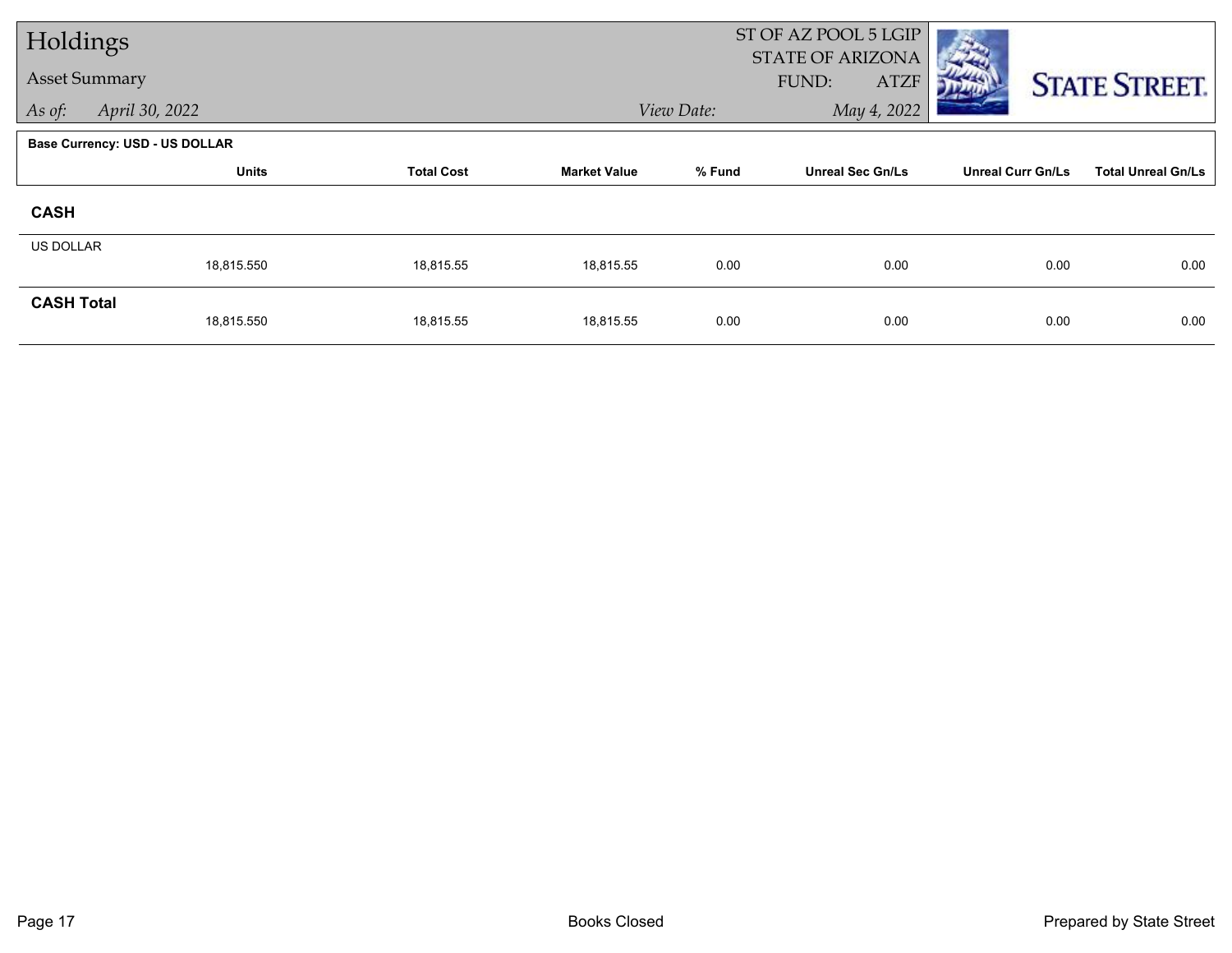| Holdings             |                                                   |                   |                     | ST OF AZ POOL 5 LGIP<br><b>STATE OF ARIZONA</b> |                             |                          |                           |  |
|----------------------|---------------------------------------------------|-------------------|---------------------|-------------------------------------------------|-----------------------------|--------------------------|---------------------------|--|
| <b>Asset Summary</b> |                                                   |                   |                     |                                                 | <b>ATZF</b><br><b>FUND:</b> |                          | <b>STATE STREET.</b>      |  |
| As of:               | April 30, 2022                                    |                   |                     | View Date:                                      | May 4, 2022                 |                          |                           |  |
|                      | <b>Base Currency: USD - US DOLLAR</b>             |                   |                     |                                                 |                             |                          |                           |  |
|                      | <b>Units</b>                                      | <b>Total Cost</b> | <b>Market Value</b> | % Fund                                          | <b>Unreal Sec Gn/Ls</b>     | <b>Unreal Curr Gn/Ls</b> | <b>Total Unreal Gn/Ls</b> |  |
|                      | <b>CASH EQUIVALENT</b>                            |                   |                     |                                                 |                             |                          |                           |  |
| US DOLLAR            |                                                   |                   |                     |                                                 |                             |                          |                           |  |
|                      | 2,298,727,224.670                                 | 2,297,830,184.99  | 2,297,830,184.99    | 96.13                                           | 0.00                        | 0.00                     | 0.00                      |  |
|                      | <b>CASH EQUIVALENT Total</b><br>2,298,727,224.670 | 2,297,830,184.99  | 2,297,830,184.99    | 96.13                                           | 0.00                        | 0.00                     | 0.00                      |  |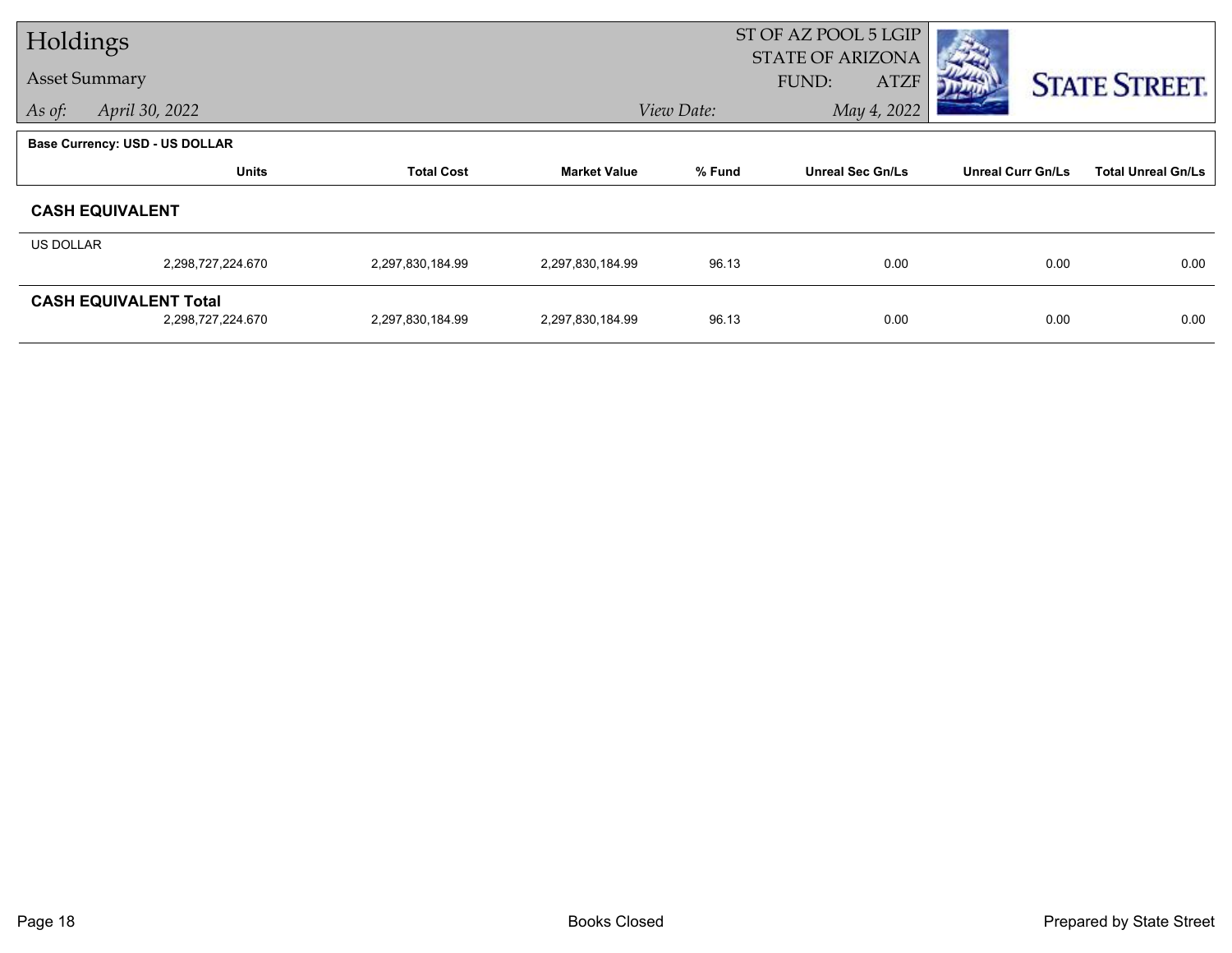| Holdings             |                                       |                   |                     | ST OF AZ POOL 5 LGIP |                                                 |                          |                           |
|----------------------|---------------------------------------|-------------------|---------------------|----------------------|-------------------------------------------------|--------------------------|---------------------------|
| <b>Asset Summary</b> |                                       |                   |                     |                      | <b>STATE OF ARIZONA</b><br>FUND:<br><b>ATZF</b> |                          | <b>STATE STREET.</b>      |
| As of:               | April 30, 2022                        |                   |                     | View Date:           | May 4, 2022                                     |                          |                           |
|                      | <b>Base Currency: USD - US DOLLAR</b> |                   |                     |                      |                                                 |                          |                           |
|                      | <b>Units</b>                          | <b>Total Cost</b> | <b>Market Value</b> | % Fund               | <b>Unreal Sec Gn/Ls</b>                         | <b>Unreal Curr Gn/Ls</b> | <b>Total Unreal Gn/Ls</b> |
|                      | <b>FIXED INCOME</b>                   |                   |                     |                      |                                                 |                          |                           |
| <b>US DOLLAR</b>     |                                       |                   |                     |                      |                                                 |                          |                           |
|                      | 92,666,575.680                        | 92,636,389.05     | 92,489,375.18       | 3.87                 | $-147,013.87$                                   | 0.00                     | $-147,013.87$             |
|                      | <b>FIXED INCOME Total</b>             |                   |                     | 3.87                 |                                                 | 0.00                     | $-147,013.87$             |
|                      | 92,666,575.680                        | 92,636,389.05     | 92,489,375.18       |                      | $-147,013.87$                                   |                          |                           |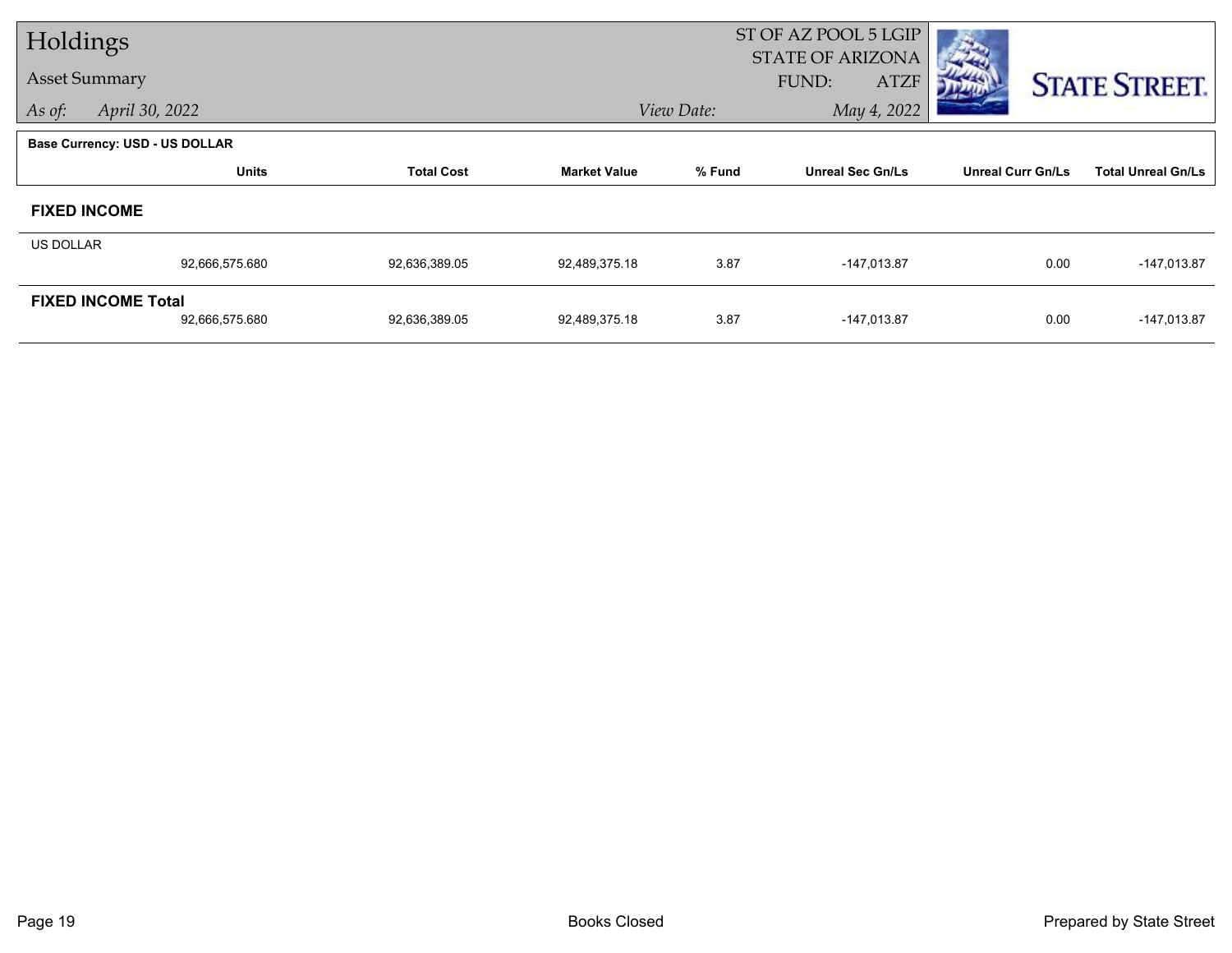| Holdings             |                                       |                   |                     | ST OF AZ POOL 5 LGIP<br><b>STATE OF ARIZONA</b> |                         |                          |                           |  |  |  |
|----------------------|---------------------------------------|-------------------|---------------------|-------------------------------------------------|-------------------------|--------------------------|---------------------------|--|--|--|
| <b>Asset Summary</b> |                                       |                   |                     |                                                 | FUND:<br><b>ATZF</b>    |                          | <b>STATE STREET.</b>      |  |  |  |
| As of:               | April 30, 2022                        |                   |                     | View Date:                                      | May 4, 2022             |                          |                           |  |  |  |
|                      | <b>Base Currency: USD - US DOLLAR</b> |                   |                     |                                                 |                         |                          |                           |  |  |  |
|                      | <b>Units</b>                          | <b>Total Cost</b> | <b>Market Value</b> | % Fund                                          | <b>Unreal Sec Gn/Ls</b> | <b>Unreal Curr Gn/Ls</b> | <b>Total Unreal Gn/Ls</b> |  |  |  |
| <b>FUND Total</b>    |                                       |                   |                     |                                                 |                         |                          |                           |  |  |  |
|                      | 2,391,412,615.900                     | 2,390,485,389.59  | 2,390,338,375.72    | 100.00                                          | -147.013.87             | 0.00                     | $-147,013.87$             |  |  |  |